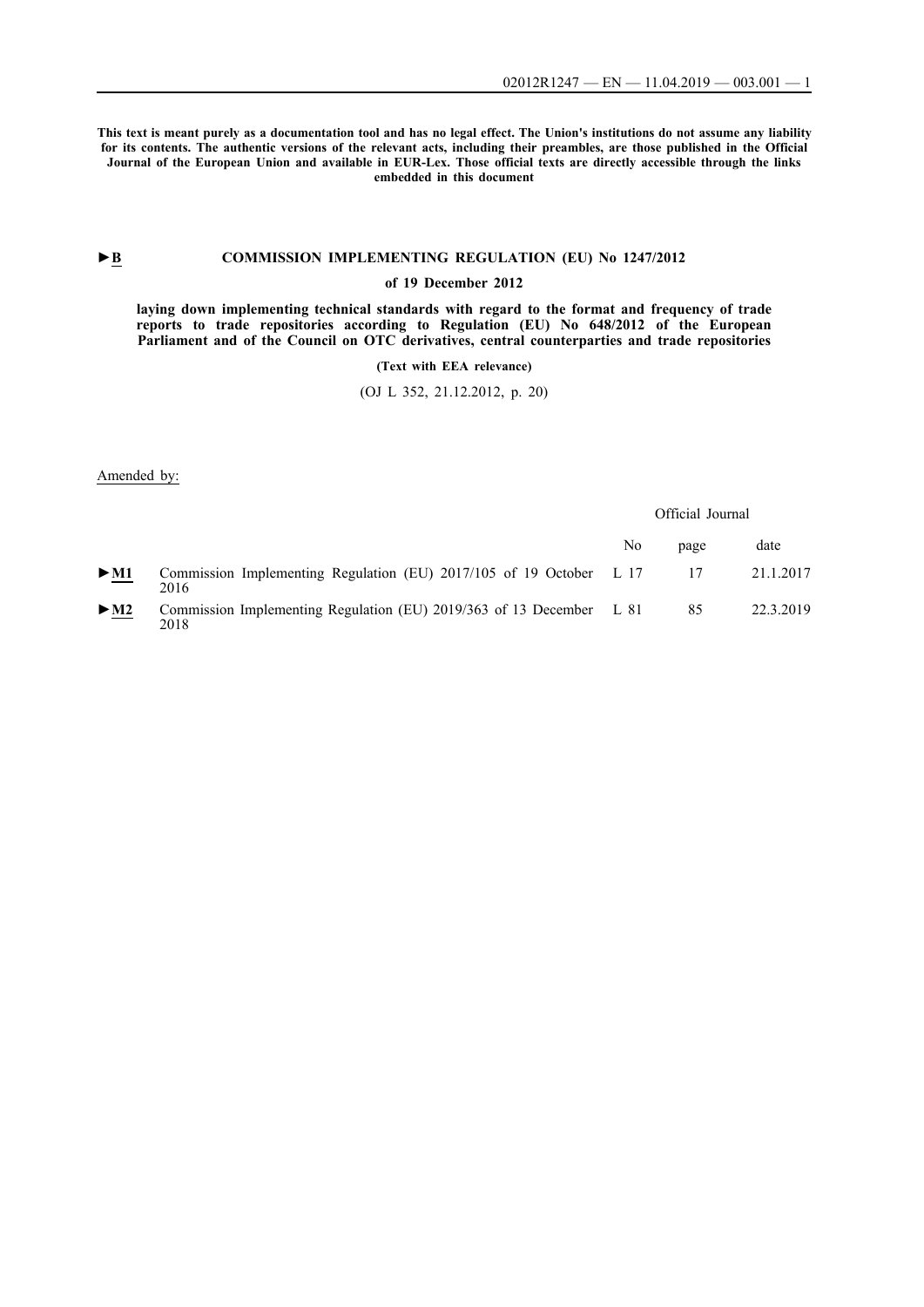#### **COMMISSION IMPLEMENTING REGULATION (EU) No 1247/2012**

#### **of 19 December 2012**

**laying down implementing technical standards with regard to the format and frequency of trade reports to trade repositories according to Regulation (EU) No 648/2012 of the European Parliament and of the Council on OTC derivatives, central counterparties and trade repositories**

#### **(Text with EEA relevance)**

## *Article 1*

#### **Format of derivative contract reports**

The information contained in a report under Article 9 of Regulation (EU) No 648/2012 shall be provided in the format specified in the Annex to this Regulation.

### *Article 2*

#### **Frequency of derivative contract reports**

Where provided for in Article 11(2) of Regulation (EU) No 648/2012, mark to market or mark to model valuations of contracts reported to a trade repository shall be done on a daily basis. Any other reporting elements as provided for in the Annex to this Regulation and the Annex to the delegated act with regard to regulatory technical standards specifying the minimum details of the data to be reported to trade repositories pursuant to Article 9(5) of Regulation (EU) No 648/2012 shall be reported as they occur and taking into account the time limit foreseen under Article 9 of Regulation (EU) No 648/2012, notably as regards the conclusion, modification or termination of a contract.

## **▼M1**

### *Article 3*

### **Identification of counterparties and other entities**

A report shall use a legal entity identifier to identify:

- (a) a beneficiary which is a legal entity;
- (b) a broking entity;
- (c) a CCP;
- (d) a clearing member;
- (e) a counterparty which is a legal entity;

(f) a submitting entity.

## **▼B**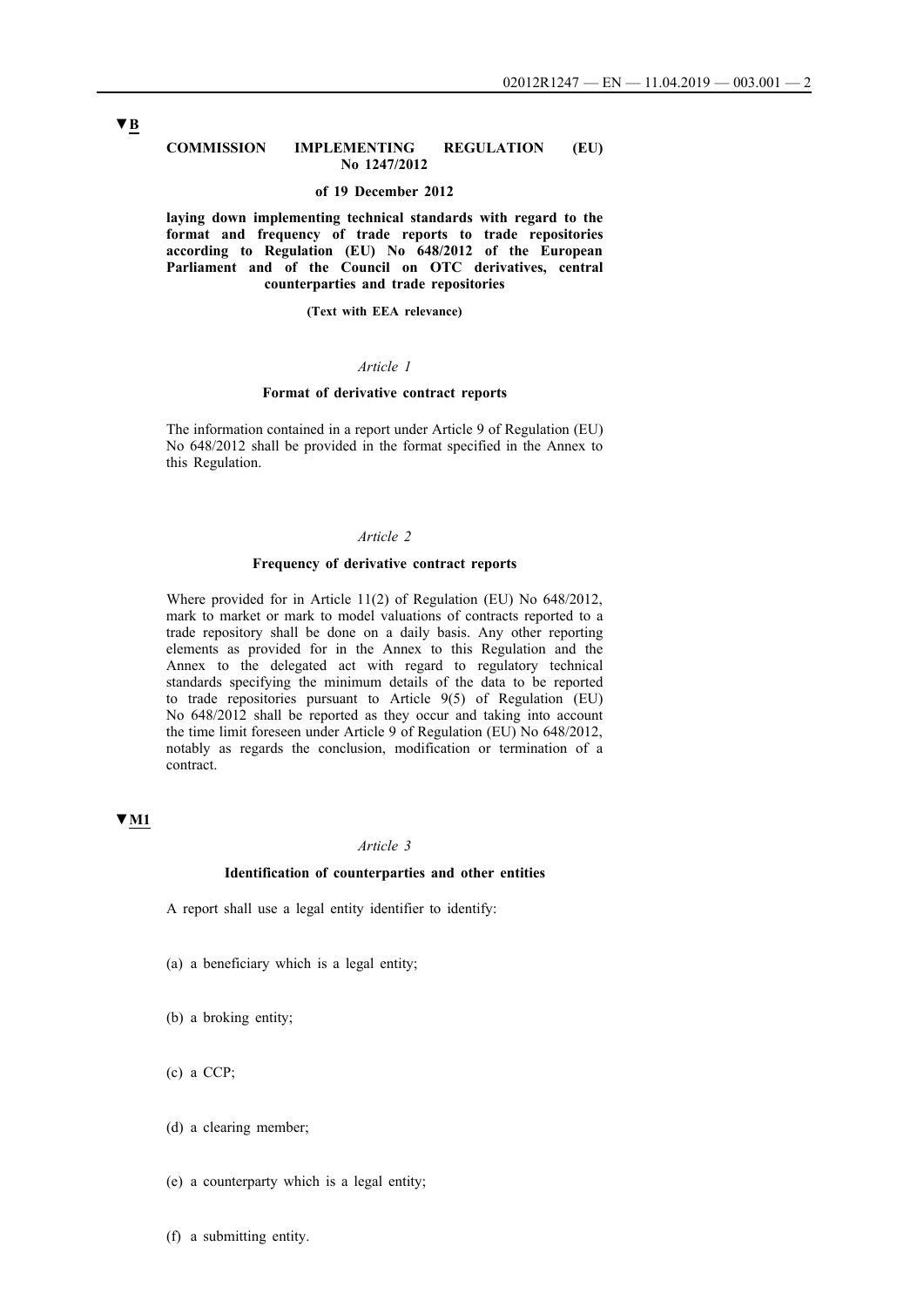#### *Article 3a*

## **Counterparty side**

1. The counterparty side to the derivative contract referred to in field 14 of Table 1 of the Annex shall be determined in accordance with paragraphs 2 to 10.

2. In the case of options and swaptions, the counterparty that holds the right to exercise the option shall be identified as the buyer and the counterparty that sells the option and receives a premium shall be identified as the seller.

3. In the case of futures and forwards other than futures and forwards relating to currencies, the counterparty buying the instrument shall be identified as the buyer and the counterparty selling the instrument shall be identified as the seller.

4. In the case of swaps related to securities, the counterparty that bears the risk of price movement of the underlying security and receives the security amount shall be identified as the buyer and the counterparty that pays the security amount shall be identified as the seller.

5. In the case of swaps related to interest rates or inflation indices, the counterparty paying the fixed rate shall be identified as the buyer and the counterparty receiving the fixed rate shall be identified as the seller. In the case of basis swaps, the counterparty that pays the spread shall be identified as the buyer and the counterparty that receives the spread shall be identified as the seller.

6. In the case of cross-currency swaps and swaps and forwards related to currencies, the counterparty receiving the currency which appears first when sorted alphabetically by International Organization for Standardization (ISO 4217) standard shall be identified as the buyer and the counterparty delivering that currency shall be identified as the seller.

7. In the case of swaps related to dividends, the counterparty receiving the equivalent actual dividend payments shall be identified as the buyer and the counterparty paying the dividend and receiving the fixed rate shall be identified as the seller.

8. With the exception of options and swaptions, in the case of derivative instruments for the transfer of credit risk, the counterparty buying the protection shall be identified as the buyer and the counterparty selling the protection shall be identified as the seller.

9. In the case of derivative contracts relating to commodities, the counterparty that receives the commodity specified in the report shall be identified as the buyer and the counterparty that delivers the commodity shall be identified as the seller.

10. In the case of forward-rate agreements, the counterparty paying the fixed rate shall be identified as the buyer and the counterparty receiving the fixed rate shall be identified as the seller.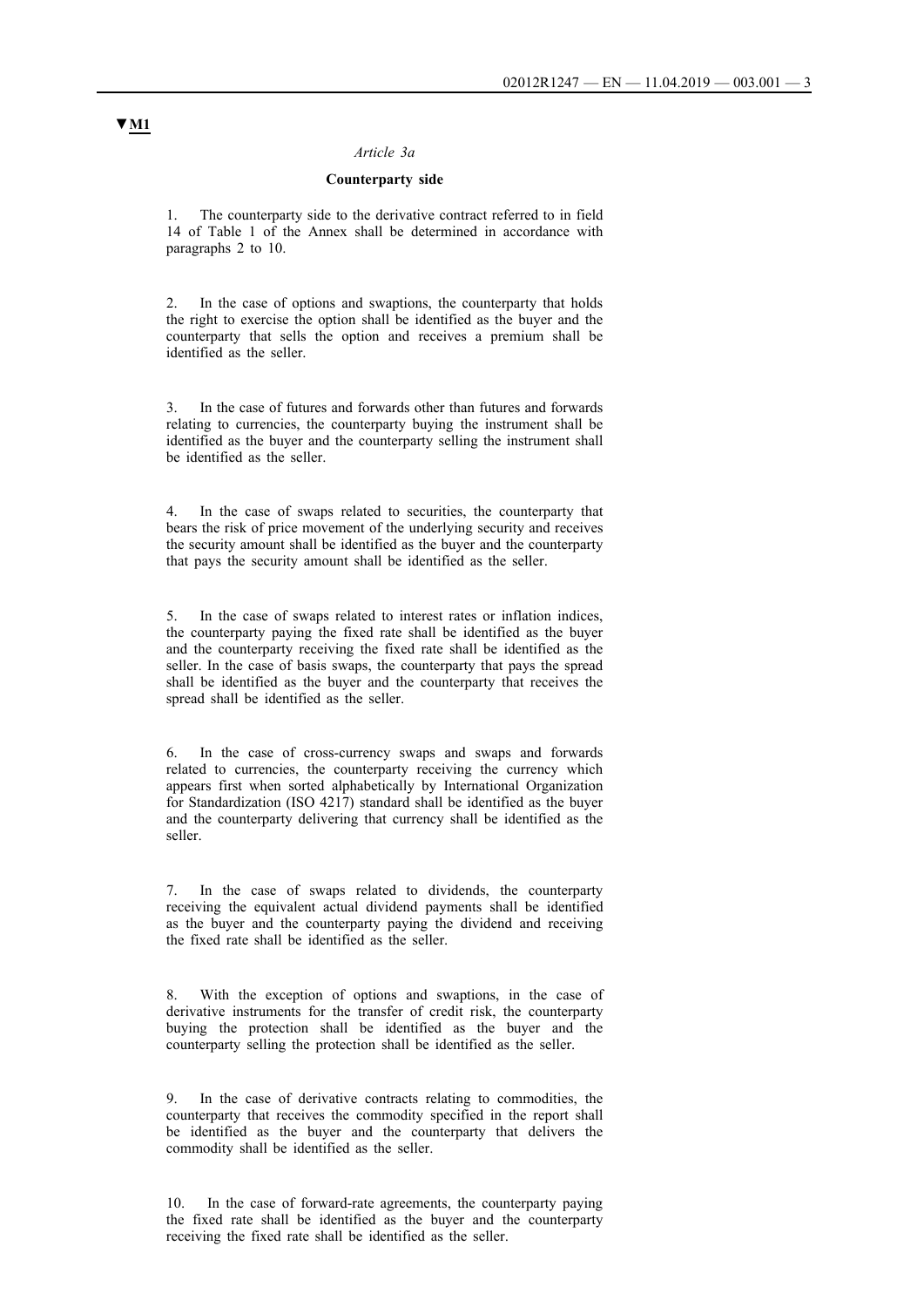#### *Article 3b*

## **Collateralisation**

1. The type of collateralisation of the derivative contract referred to in Field 21 of Table 1 of the Annex shall be identified by the reporting counterparty in accordance with paragraphs 2 to 5.

2. Where no collateral agreement exists between the counterparties or where the collateral agreement between the counterparties stipulates that the reporting counterparty does not post neither initial margin nor variation margin with respect to the derivative contract, the type of collateralisation of the derivative contract shall be identified as uncollateralised;

3. Where the collateral agreement between the counterparties stipulates that the reporting counterparty only posts regularly variation margins with respect to the derivative contract, the type of collateralisation of the derivative contract shall be identified as partially collateralised;

4. Where the collateral agreement between the counterparties stipulates that the reporting counterparty posts the initial margin and regularly posts variation margins and that the other counterparty either posts only variation margins or does not post any margins with respect to the derivative contract, the type of collateralisation of the derivative contract shall be identified as one-way collateralised;

5. Where the collateral agreement between the counterparties stipulates that both counterparties post initial margin and regularly post variation margins with respect to the derivative contract, the type of collateralisation of the derivative contract shall be identified as fully collateralised.

## *Article 4*

#### **Specification, identification, and classification of derivatives**

1. A report shall specify a derivative on the basis of contract type and asset class in accordance with paragraphs 2 and 3.

2. The derivative shall be specified in Field 1 of Table 2 of the Annex as one of the following contract types:

- (a) financial contract for difference;
- (b) forward rate agreement;
- (c) forward;
- (d) future;
- (e) option;
- (f) spreadbet;
- (g) swap;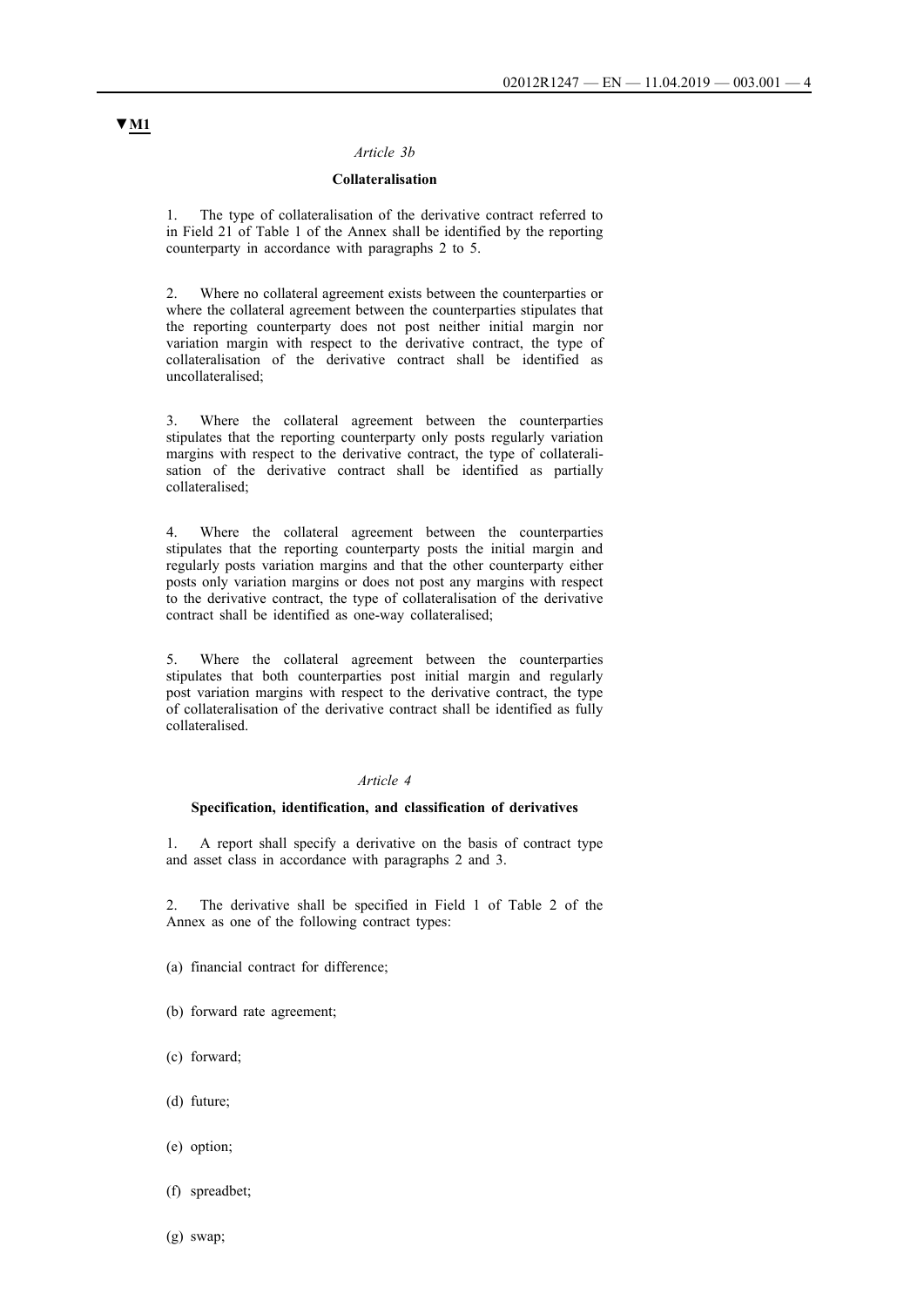(h) swaption;

(i) other.

3. The derivative shall be specified in Field 2 of Table 2 of the Annex as one of the following asset classes:

- (a) commodities and emission allowances;
- (b) credit;
- (c) currency;
- (d) equity;
- (e) interest rate.

4. Where derivatives do not fall within one of the asset classes specified in paragraph 3, the counterparties shall specify in the report the asset class most closely resembling the derivative. Both counterparties shall specify the same asset class.

5. The derivative shall be identified in Field 6 of Table 2 of the Annex using the following, where available:

- (a) an ISO 6166 International Securities Identification Number (ISIN) code or an Alternative Instrument Identifier code (AII), as applicable, until the date of application of the delegated act adopted by the Commission pursuant to Article 27(3) of Regulation (EU) No 600/2014 of the European Parliament and of the Council  $(1)$ ;
- (b) an ISIN from the date of application of the delegated act adopted by the Commission pursuant to Article 27(3) of Regulation (EU) No 600/2014.

Where an AII code is used, the complete AII code shall be used.

6. The complete AII code referred to in paragraph 5 shall be the result of the concatenation of the following six elements:

- (a) ISO 10383 Market Identifier Code (MIC) of the trading venue where the derivative is traded, specified using 4 alphanumeric characters;
- (b) code, which is assigned by the trading venue, uniquely associated with a particular underlying instrument and settlement type and other characteristics of the contract, specified using up to 12 alphanumeric characters;
- (c) single character identifying whether the instrument is an option or a future, specified as 'O' where it is an option and as 'F' where it is a future;

<sup>(1)</sup> Regulation (EU) No 600/2014 of the European Parliament and of the Council of 15 May 2014 on markets in financial instruments and amending Regulation (EU) No 648/2012 (OJ L 173, 12.6.2014, p. 84).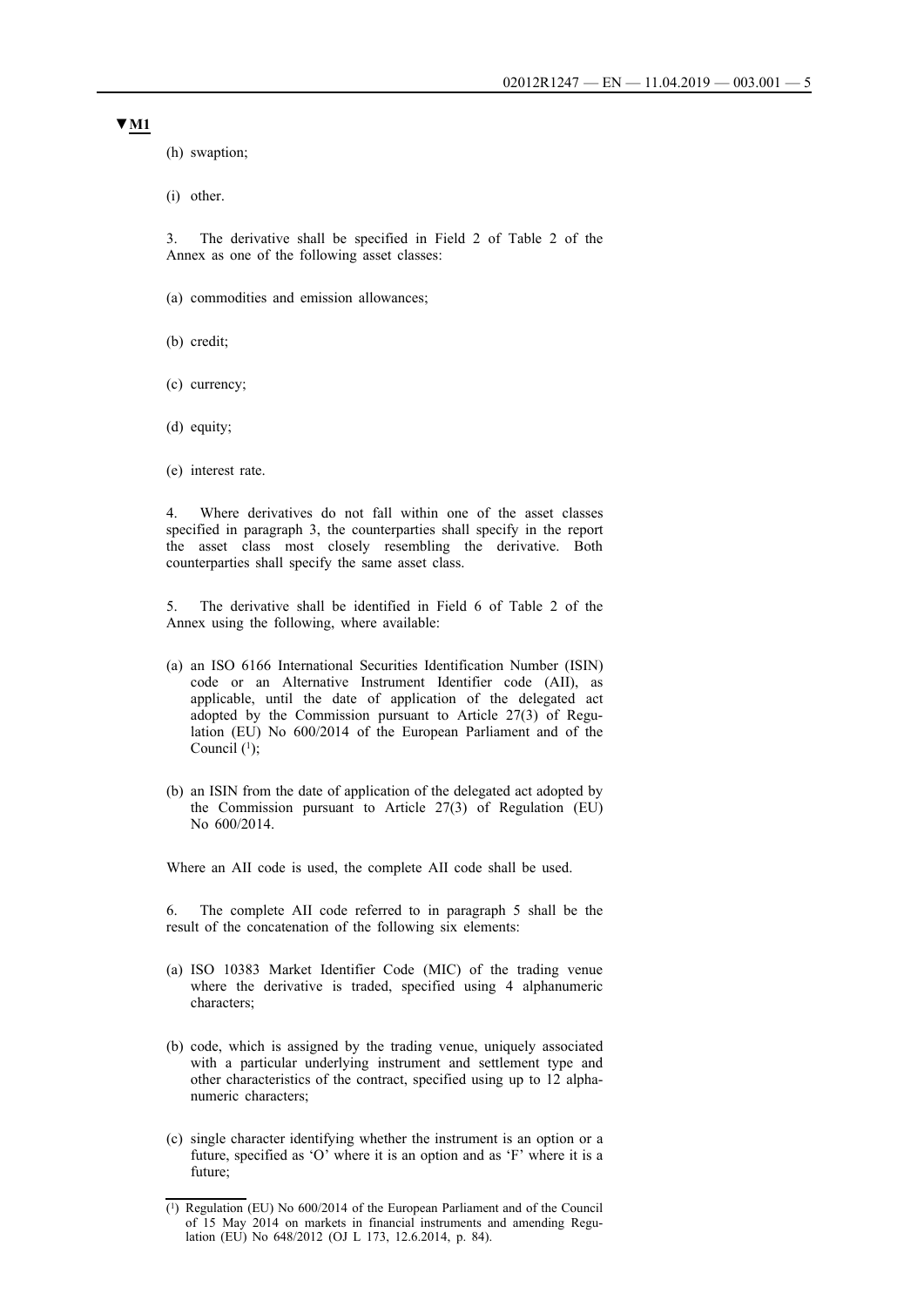- (d) single character identifying whether the option is a put or a call, specified as 'P' where it is a put option and as 'C' where it is a call option; where the instrument has been identified as a future in accordance with point (c), it shall be specified as 'F';
- (e) exercise date or maturity date of a derivative contract specified in ISO 8601 YYYY-MM-DD standard;
- (f) the strike price of an option, specified using up to 19 digits including up to five decimals without any leading or trailing zeros. A decimal point shall be used as the decimal separator. Negative values are not allowed. Where the instrument is a future, the strike price shall be populated with zero.

7. **►M2** The derivative shall be classified in Field 4 of Table 2 of the Annex using an ISO 10692 Classification of Financial Instrument (CFI) code. ◄

**▼M2** \_\_\_\_\_\_\_\_\_\_

**▼M1**

#### *Article 4a*

### **Unique Trade Identifier**

**▼M2**

1. A report shall be identified through a unique trade identifier agreed by the counterparties.

## **▼M1**

2. Where counterparties fail to agree on the entity responsible for generating the unique trade identifier to be assigned to the report, the counterparties shall determine the entity responsible for generating a unique trade identifier in accordance with the following:

- (a) for centrally-executed and cleared trades, the unique trade identifier shall be generated at the point of clearing by the central counterparty (CCP) for the clearing member. Another unique trade identifier shall be generated by the clearing member for its counterparty;
- (b) for centrally-executed but not centrally-cleared trades, the unique trade identifier shall be generated by the trading venue of execution for its member;
- (c) for centrally-confirmed and cleared trades, the unique trade identifier shall be generated at the point of clearing by the CCP for the clearing member. Another unique trade identifier shall be generated by the clearing member for its counterparty;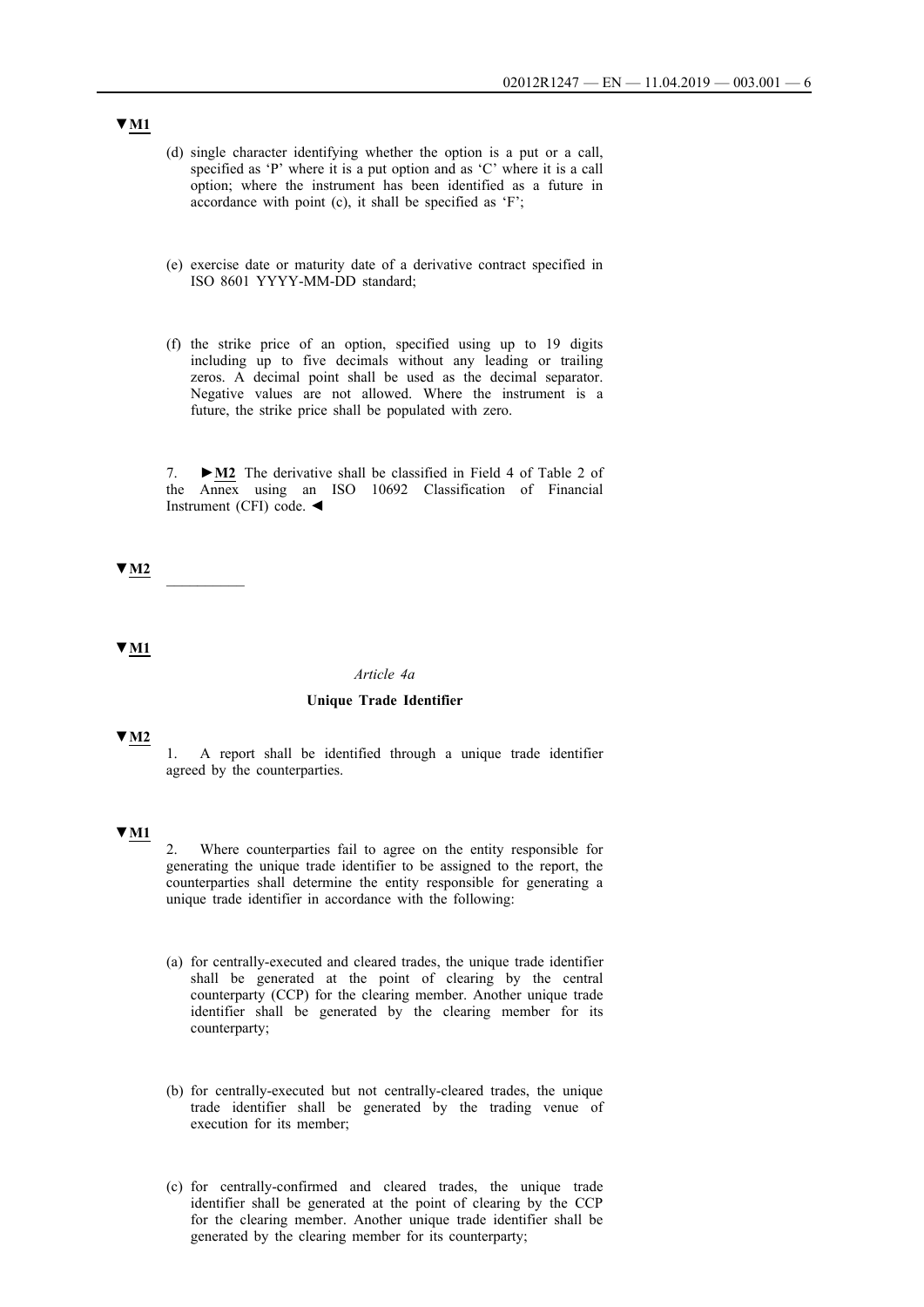- (d) for trades that were centrally-confirmed by electronic means but were not centrally-cleared, the unique trade identifier shall be generated by the trade confirmation platform at the point of confirmation;
- (e) for all trades other than those referred to in points (a) to (d), the following shall apply:
	- (i) where financial counterparties trade with non-financial counterparties, the financial counterparties shall generate the unique trade identifier;
	- (ii) where non-financial counterparties above the clearing threshold trade with non-financial counterparties below the clearing threshold, those non-financial counterparties above the clearing threshold shall generate the unique trade identifier;
	- (iii) for all trades other than those referred to in points (i) and (ii), the seller shall generate the unique trade identifier.

3. The counterparty generating the unique trade identifier shall communicate that unique trade identifier to the other counterparty in a timely manner so that the latter is able to meet its reporting obligation.

#### *Article 4b*

#### **Venue of execution**

The venue of execution of the derivative contract shall be identified in Field 15 of Table 2 of the Annex as follows:

- (a) until the date of application of the delegated act adopted by the Commission pursuant to Article 27(3) of Regulation (EU) No 600/2014:
	- (i) for a venue of execution inside the Union, the ISO 10383 Market Identifier Code (MIC) published on ESMA's website in the register set up on the basis of information provided by competent authorities pursuant to Article 13(2) of Commission Regulation (EC) No  $1287/2006$  (<sup>1</sup>);
	- (ii) for a venue of execution outside the Union, the ISO 10383 MIC included in the list of MIC codes maintained and updated by ISO and published at ISO web site;
- (b) from the date of application of the delegated act adopted by the Commission pursuant to Article 27(3) of Regulation (EU) No 600/2014, the ISO 10383 MIC.

<sup>(1)</sup> Commission Regulation (EC) No 1287/2006 of 10 August 2006 implementing Directive 2004/39/EC of the European Parliament and of the Council as regards recordkeeping obligations for investment firms, transaction reporting, market transparency, admission of financial instruments to trading, and defined terms for the purposes of that Directive (OJ L 241, 2.9.2006, p. 1);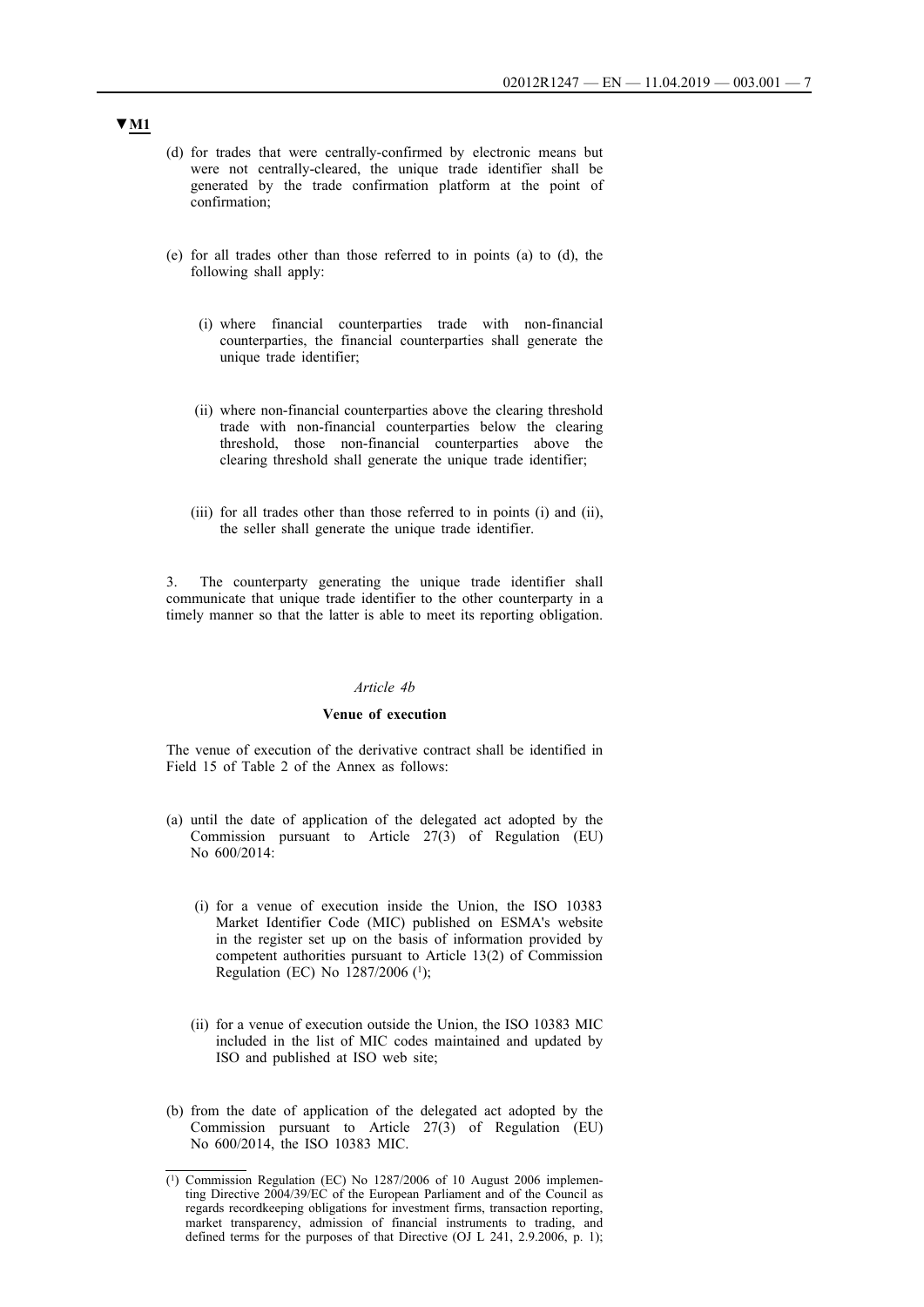### *Article 5*

### **Reporting start date**

1. Credit derivative and interest rate derivative contracts shall be reported:

- (a) by 1 July 2013, where a trade repository for that particular derivative class has been registered under Article 55 of Regulation (EU) No 648/2012 before 1 April 2013;
- (b) 90 days after the registration of a trade repository for a particular derivative class under Article 55 of Regulation (EU) No 648/2012, where there is no trade repository registered for that particular derivative class before or on 1 April 2013,;
- (c) by 1 July 2015, where there is no trade repository registered for that particular derivative class under Article 55 of Regulation (EU) No 648/2012 by 1 July 2015. The reporting obligation shall commence on this date and contracts shall be reported to ESMA in accordance with Article 9(3) of that Regulation until a trade repository is registered for that particular derivative class.

2. Derivative contracts not referred to in paragraph 1 shall be reported:

- (a) by 1 January 2014, where a trade repository for that particular derivative class has been registered under Article 55 of Regulation (EU) No 648/2012 before 1 October 2013;
- (b) 90 days after the registration of a trade repository for a particular derivative class under Article 55 of Regulation (EU) No 648/2012, where there is no trade repository registered for that particular derivative class before or on 1 October 2013;
- (c) by 1 July 2015, where there is no trade repository registered for that particular derivative class under Article 55 of Regulation (EU) No 648/2012 by 1 July 2015. The reporting obligation shall commence on this date and contracts shall be reported to ESMA in accordance with Article 9(3) of that Regulation until a trade repository is registered for that particular derivative class.

3. Those derivative contracts which were outstanding on 16 August 2012 and are still outstanding on the reporting start date shall be reported to a trade repository within 90 days of the reporting start date for a particular derivative class.

#### **▼M1**

4. The following derivative contracts which are not outstanding on the commencement date for reporting for a particular derivative class shall be reported to a trade repository within five years of that date:

- (a) derivative contracts that were entered into before 16 August 2012 and were still outstanding on 16 August 2012;
- (b) derivative contracts that were entered into on or after 16 August 2012.

# **▼B**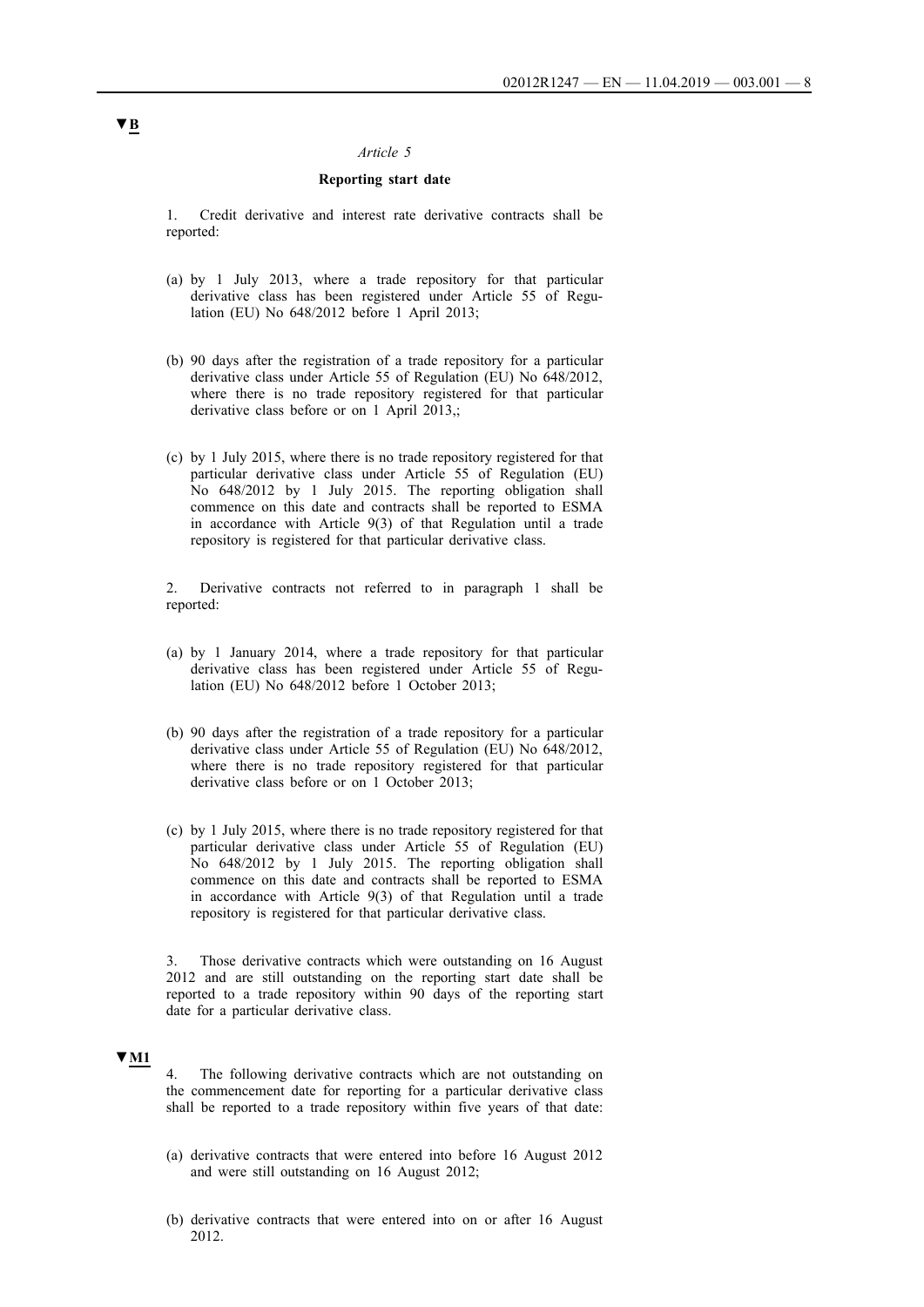5. The reporting start date shall be extended by 180 days for the reporting of information referred to in Article 3 of the delegated act with regard to regulatory technical standards specifying the minimum details of the data to be reported to trade repositories pursuant to Article 9(5) of Regulation (EU) No 648/2012.

## *Article 6*

## **Entry into force**

This Regulation shall enter into force on the twentieth day following that of its publication in the *Official Journal of the European Union*.

This Regulation shall be binding in its entirety and directly applicable in all Member States.

# **▼B**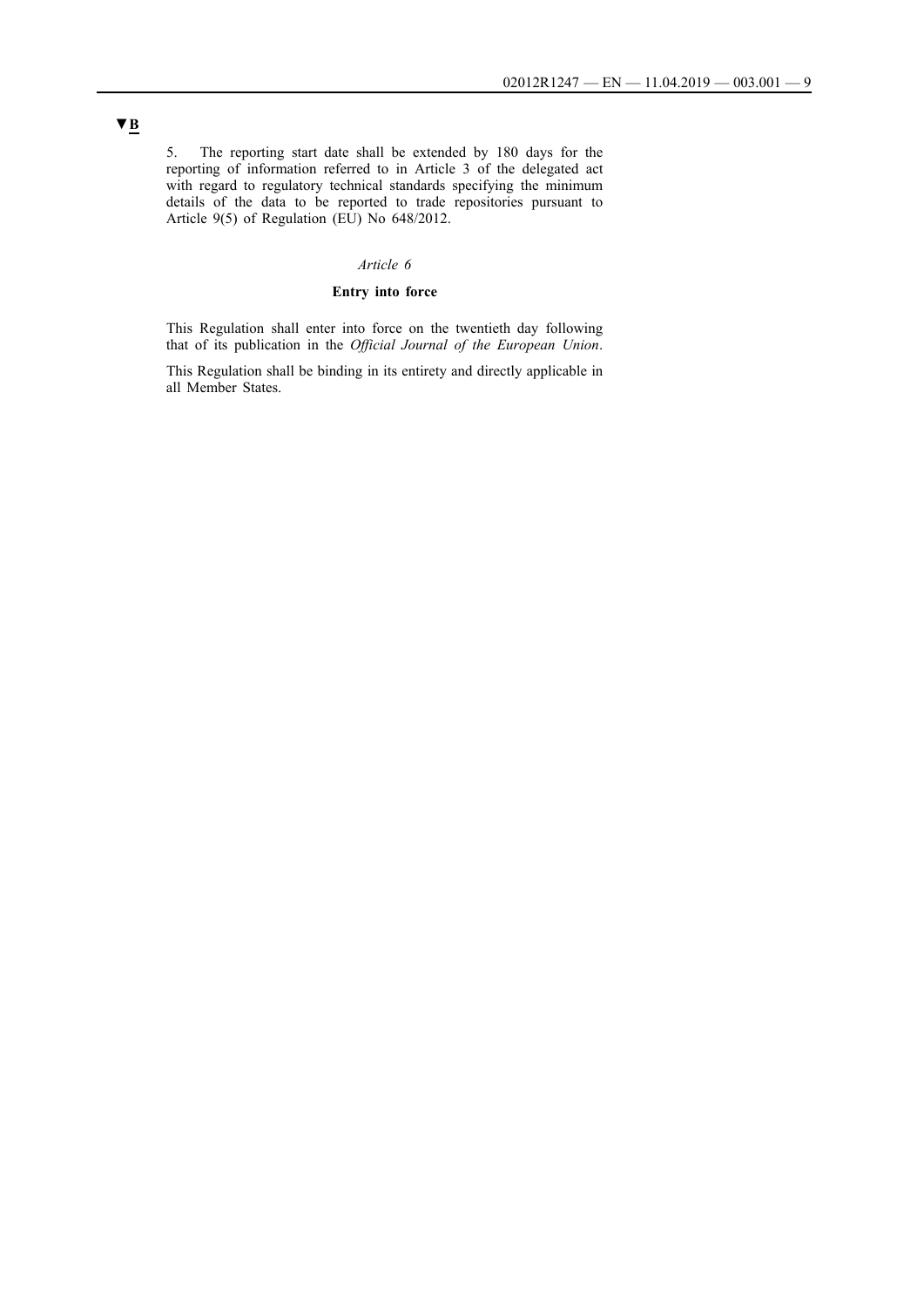# *ANNEX*

## *Table 1*

# **Counterparty Data**

|                | Field                                             | Format                                                                                                                                                                                                                                                                                                                                                                                                                                                                                                                                                                                                                                                                                                                                                                                                                                                                                                                                                                                                                                                                                                                                                                                                                                                                                                                                                                                                                                                                                                                                                                                                                                                                   |
|----------------|---------------------------------------------------|--------------------------------------------------------------------------------------------------------------------------------------------------------------------------------------------------------------------------------------------------------------------------------------------------------------------------------------------------------------------------------------------------------------------------------------------------------------------------------------------------------------------------------------------------------------------------------------------------------------------------------------------------------------------------------------------------------------------------------------------------------------------------------------------------------------------------------------------------------------------------------------------------------------------------------------------------------------------------------------------------------------------------------------------------------------------------------------------------------------------------------------------------------------------------------------------------------------------------------------------------------------------------------------------------------------------------------------------------------------------------------------------------------------------------------------------------------------------------------------------------------------------------------------------------------------------------------------------------------------------------------------------------------------------------|
|                | Parties to the contract                           |                                                                                                                                                                                                                                                                                                                                                                                                                                                                                                                                                                                                                                                                                                                                                                                                                                                                                                                                                                                                                                                                                                                                                                                                                                                                                                                                                                                                                                                                                                                                                                                                                                                                          |
| $\mathbf{1}$   | Reporting timestamp                               | ISO 8601 date in the format and Coordinated Universal Time (UTC) time<br>format YYYY-MM-DDThh:mm:ssZ                                                                                                                                                                                                                                                                                                                                                                                                                                                                                                                                                                                                                                                                                                                                                                                                                                                                                                                                                                                                                                                                                                                                                                                                                                                                                                                                                                                                                                                                                                                                                                     |
| $\overline{2}$ | Reporting Counterparty ID                         | ISO 17442 Legal Entity Identifier (LEI) 20 alphanumerical character code.                                                                                                                                                                                                                                                                                                                                                                                                                                                                                                                                                                                                                                                                                                                                                                                                                                                                                                                                                                                                                                                                                                                                                                                                                                                                                                                                                                                                                                                                                                                                                                                                |
| 3              | Type of ID of the other<br>Counterparty           | 'LEI' for ISO 17442 Legal Entity Identifier (LEI)<br>'CLC' for Client code                                                                                                                                                                                                                                                                                                                                                                                                                                                                                                                                                                                                                                                                                                                                                                                                                                                                                                                                                                                                                                                                                                                                                                                                                                                                                                                                                                                                                                                                                                                                                                                               |
| $\overline{4}$ | ID of the other Counterparty                      | ISO 17442 Legal Entity Identifier (LEI) 20 alphanumerical character code.<br>Client code (up to 50 alphanumerical digits).                                                                                                                                                                                                                                                                                                                                                                                                                                                                                                                                                                                                                                                                                                                                                                                                                                                                                                                                                                                                                                                                                                                                                                                                                                                                                                                                                                                                                                                                                                                                               |
| 5              | Country of the other<br>Counterparty              | ISO $3166 - 2$ character country code                                                                                                                                                                                                                                                                                                                                                                                                                                                                                                                                                                                                                                                                                                                                                                                                                                                                                                                                                                                                                                                                                                                                                                                                                                                                                                                                                                                                                                                                                                                                                                                                                                    |
| 6              | Corporate sector of the<br>reporting counterparty | Taxonomy for Financial Counterparties:<br>$A =$ Assurance undertaking authorised in accordance with Directive 2009/138/EC<br>of the European Parliament and of the Council (1)<br>$C = C$ redit institution authorised in accordance with Directive 2013/36/EU of the<br>European Parliament and of the Council (2)<br>$F =$ Investment firm authorised in accordance with Directive 2004/39/EC of the<br>European Parliament and of the Council (3)<br>$I =$ Insurance undertaking authorised in accordance with Directive 2009/138/EC<br>L = Alternative investment fund managed by Alternative Investment Fund<br>Managers (AIFMs) authorised or registered in accordance with Directive<br>2011/61/EU of the European Parliament and of the Council (4)<br>$O =$ Institution for occupational retirement provision within the meaning of<br>Article 6(a) of Directive 2003/41/EC of the European Parliament and of the<br>Council $(5)$<br>$R$ = Reinsurance undertaking authorised in accordance with Directive 2009/138/EC<br>for the<br>U<br>Undertakings<br>Collective Investment in<br>$\qquad \qquad =$<br>Transferable<br>Securities (UCITS)and its management company, authorised in accordance with<br>Directive 2009/65/EC of the European Parliament and of the Council (6)<br>Taxonomy for Non-Financial Counterparties. The following categories correspond<br>to the main sections of Statistical classification of economic activities in the<br>European Community (NACE) as defined in Regulation (EC) No 1893/2006 of<br>the European Parliament and of the Council $(7)$<br>$1 =$ Agriculture, forestry and fishing<br>$2 =$ Mining and quarrying |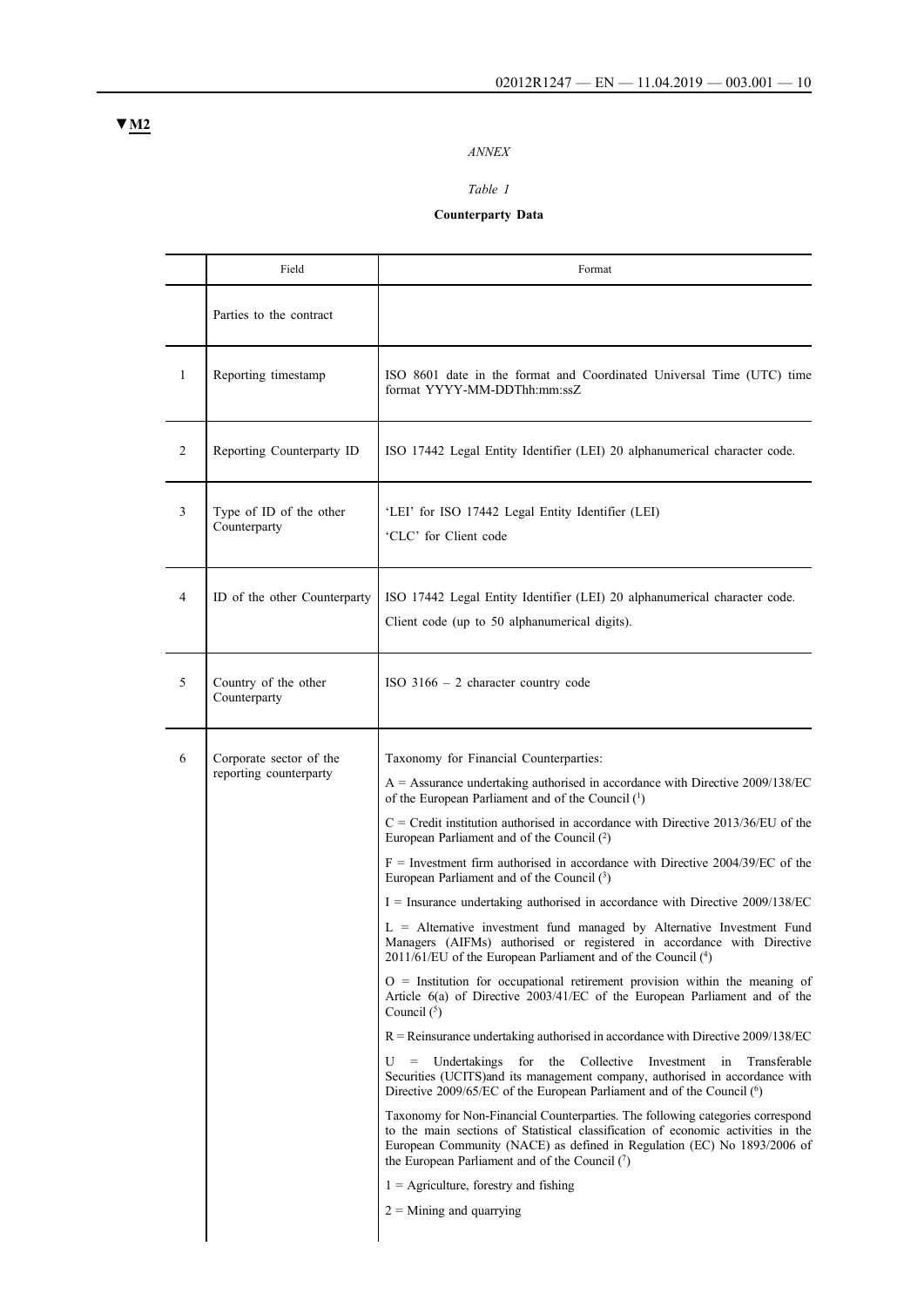|    | Field                                   | Format                                                                                                                                                       |
|----|-----------------------------------------|--------------------------------------------------------------------------------------------------------------------------------------------------------------|
|    |                                         | $3 =$ Manufacturing                                                                                                                                          |
|    |                                         | $4$ = Electricity, gas, steam and air conditioning supply                                                                                                    |
|    |                                         | $5$ = Water supply, sewerage, waste management and remediation activities                                                                                    |
|    |                                         | $6 =$ Construction                                                                                                                                           |
|    |                                         | $7$ = Wholesale and retail trade, repair of motor vehicles and motorcycles                                                                                   |
|    |                                         | $8$ = Transportation and storage                                                                                                                             |
|    |                                         | $9 =$ Accommodation and food service activities                                                                                                              |
|    |                                         | $10 =$ Information and communication                                                                                                                         |
|    |                                         | $11$ = Financial and insurance activities                                                                                                                    |
|    |                                         | $12$ = Real estate activities                                                                                                                                |
|    |                                         | $13$ = Professional, scientific and technical activities                                                                                                     |
|    |                                         | $14 =$ Administrative and support service activities                                                                                                         |
|    |                                         | $15$ = Public administration and defence; compulsory social security                                                                                         |
|    |                                         | $16 =$ Education                                                                                                                                             |
|    |                                         | $17 =$ Human health and social work activities                                                                                                               |
|    |                                         | $18 =$ Arts, entertainment and recreation                                                                                                                    |
|    |                                         | $19 =$ Other service activities                                                                                                                              |
|    |                                         | $20$ = Activities of households as employers; undifferentiated goods – and services<br>-producing activities of households for own use                       |
|    |                                         | $21$ = Activities of extraterritorial organisations and bodies                                                                                               |
|    |                                         | Where more than one activity is reported, list the codes in order of the relative<br>importance of the corresponding activities, separating them with a '-'. |
|    |                                         | Leave blank in the case of CCPs and other type of counterparties in accordance with<br>Article 1(5) of Regulation (EU) No 648/2012.                          |
|    |                                         |                                                                                                                                                              |
| 7  | Nature of the reporting<br>counterparty | $F = Financial Counterparty$                                                                                                                                 |
|    |                                         | $N = Non-Financial$ Counterparty                                                                                                                             |
|    |                                         | $C = Central Counterparty$                                                                                                                                   |
|    |                                         | $O = Other$                                                                                                                                                  |
| 8  | Broker ID                               | ISO 17442 Legal Entity Identifier (LEI) 20 alphanumerical character code.                                                                                    |
| 9  | Report submitting entity ID             | ISO 17442 Legal Entity Identifier (LEI) 20 alphanumerical character code)                                                                                    |
| 10 | Clearing member ID                      | ISO 17442 Legal Entity Identifier (LEI) 20 alphanumerical character code                                                                                     |
| 11 | Type of ID of the Benefici-<br>ary      | 'LEI' for ISO 17442 Legal Entity Identifier (LEI)<br>'CLC' for Client code                                                                                   |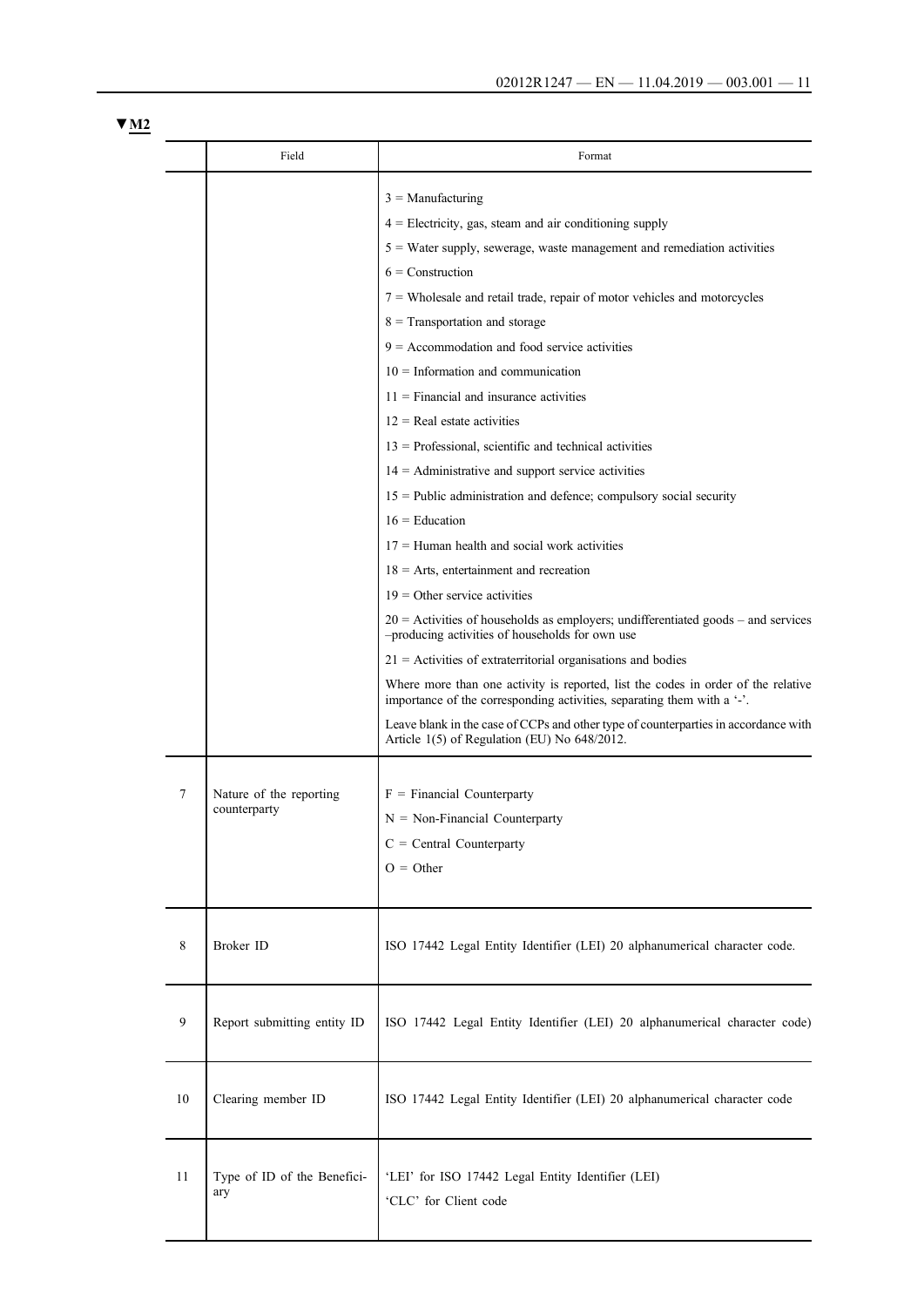|    | Field                                                              | Format                                                                                                                                                                                                                                           |
|----|--------------------------------------------------------------------|--------------------------------------------------------------------------------------------------------------------------------------------------------------------------------------------------------------------------------------------------|
| 12 | Beneficiary ID                                                     | ISO 17442 Legal Entity Identifier (LEI) 20 alphanumerical character code or<br>up to 50 alphanumerical character client code in the case where the client is not<br>eligible for a Legal Entity Identifier                                       |
| 13 | Trading capacity                                                   | $P = Principal$<br>$A = Agent$                                                                                                                                                                                                                   |
| 14 | Counterparty side                                                  | $B = Buyer$<br>$S =$ Seller<br>Populated in accordance with Article 3a                                                                                                                                                                           |
| 15 | Directly linked to<br>commercial activity or<br>treasury financing | $Y = Yes$<br>$N = No$                                                                                                                                                                                                                            |
| 16 | Clearing threshold                                                 | $Y =$ Above the threshold<br>$N =$ Below the threshold                                                                                                                                                                                           |
| 17 | Value of contract                                                  | Up to 20 numerical characters including decimals.<br>The decimal mark is not counted as a numerical character. If populated, it shall<br>be represented by a dot.<br>The negative symbol, if populated, is not counted as a numerical character. |
| 18 | Currency of the value                                              | ISO 4217 Currency Code, 3 alphabetical characters                                                                                                                                                                                                |
| 19 | Valuation timestamp                                                | ISO 8601 date in the UTC time format YYYY-MM-DDThh:mm:ssZ                                                                                                                                                                                        |
| 20 | Valuation type                                                     | $M = Mark-to-market$<br>$O = Mark-to-model$<br>$C = CCP's$ valuation.                                                                                                                                                                            |
| 21 | Collateralisation                                                  | $U =$ uncollateralised<br>$PC =$ partially collateralised<br>$OC = one way collateralised$<br>$FC = fully collateralised$<br>Populated in accordance with Article 3b                                                                             |
| 22 | Collateral portfolio                                               | $Y = Yes$<br>$N = No$                                                                                                                                                                                                                            |
| 23 | Collateral portfolio code                                          | Up to 52 alphanumerical characters including four special characters: '. - _.'<br>Special characters are not allowed at the beginning and at the end of the code.<br>No space allowed.                                                           |
| 24 | Initial margin posted                                              | Up to 20 numerical characters including decimals.<br>The decimal mark is not counted as a numerical character. If populated, it shall<br>be represented by a dot.                                                                                |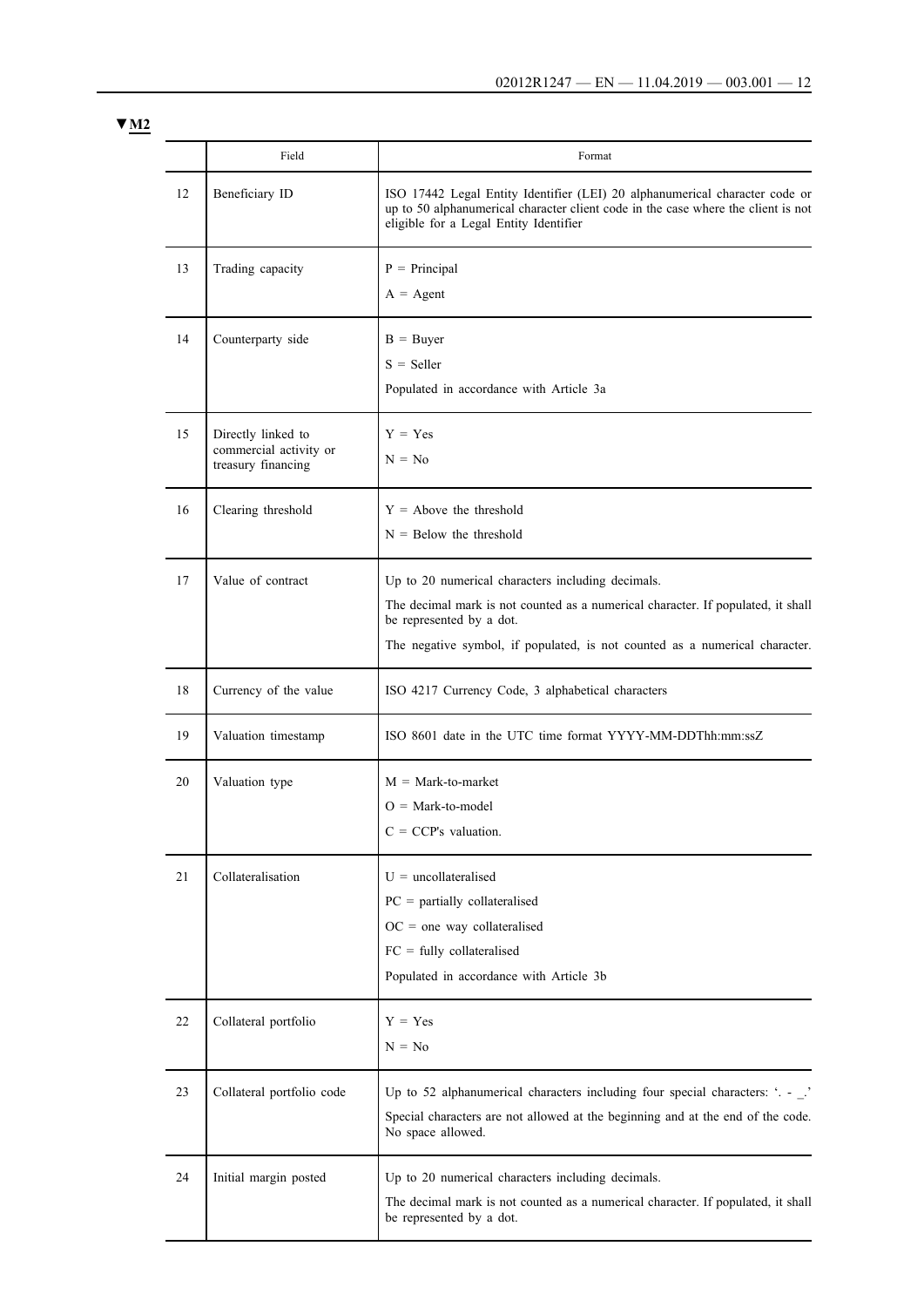|    | Field                                         | Format                                                                                                                                                            |
|----|-----------------------------------------------|-------------------------------------------------------------------------------------------------------------------------------------------------------------------|
| 25 | Currency of the initial<br>margin posted      | ISO 4217 Currency Code, 3 alphabetical characters                                                                                                                 |
| 26 | Variation margin posted                       | Up to 20 numerical characters including decimals.<br>The decimal mark is not counted as a numerical character. If populated, it shall<br>be represented by a dot. |
| 27 | Currency of the variation<br>margins posted   | ISO 4217 Currency Code, 3 alphabetical characters                                                                                                                 |
| 28 | Initial margin received                       | Up to 20 numerical characters including decimals.<br>The decimal mark is not counted as a numerical character. If populated, it shall<br>be represented by a dot. |
| 29 | Currency of the initial<br>margin received    | ISO 4217 Currency Code, 3 alphabetical characters                                                                                                                 |
| 30 | Variation margin received                     | Up to 20 numerical characters including decimals.<br>The decimal mark is not counted as a numerical character. If populated, it shall<br>be represented by a dot. |
| 31 | Currency of the variation<br>margins received | ISO 4217 Currency Code, 3 alphabetical characters                                                                                                                 |
| 32 | Excess collateral posted                      | Up to 20 numerical characters including decimals.<br>The decimal mark is not counted as a numerical character. If populated, it shall<br>be represented by a dot. |
| 33 | Currency of the excess<br>collateral posted   | ISO 4217 Currency Code, 3 alphabetical characters                                                                                                                 |
| 34 | Excess collateral received                    | Up to 20 numerical characters including decimals.<br>The decimal mark is not counted as a numerical character. If populated, it shall<br>be represented by a dot. |
| 35 | Currency of the excess<br>collateral received | ISO 4217 Currency Code, 3 alphabetical characters                                                                                                                 |

(1) Directive 2009/138/EC of the European Parliament and of the Council of 25 November 2009 on the taking-up and pursuit of the business of Insurance and Reinsurance (Solvency II) (OJ L 335, 17.12.2009, p. 1).

(2) Directive 2013/36/EU of the European Parliament and of the Council of 26 June 2013 on access to the activity of credit institutions and the prudential supervision of credit institutions and investment firms, amending Directive 2002/87/EC and repealing Directives 2006/48/EC and 2006/49/EC (OJ L 176, 27.6.2013, p. 338).

(3) Directive 2004/39/EC of the European Parliament and of the Council of 21 April 2004 on markets in financial instruments amending Council Directives 85/611/EEC and 93/6/EEC and Directive 2000/12/EC of the European Parliament and of the Council and repealing Council Directive 93/22/EEC (OJ L 145, 30.4.2004, p. 1).

(4) Directive 2011/61/EU of the European Parliament and of the Council of 8 June 2011 on Alternative Investment Fund Managers and amending Directives 2003/41/EC and 2009/65/EC and Regulations (EC) No 1060/2009 and (EU) No 1095/2010 (OJ L 174, 1.7.2011, p. 1).

(5) Directive 2003/41/EC of the European Parliament and of the Council of 3 June 2003 on the activities and supervision of institutions for occupational retirement provision (OJ L 235, 23.9.2003, p. 10).

(6) Directive 2009/65/EC of the European Parliament and of the Council of 13 July 2009 on the coordination of laws, regulations and administrative provisions relating to undertakings for collective investment in transferable securities (UCITS) (OJ L 302, 17.11.2009, p. 32).

(7) Regulation (EC) No 1893/2006 of the European Parliament and of the Council of 20 December 2006 establishing the statistical classification of economic activities NACE Revision 2 and amending Council Regulation (EEC) No 3037/90 as well as certain EC Regulations on specific statistical domains (OJ L 393, 30.12.2006, p. 1).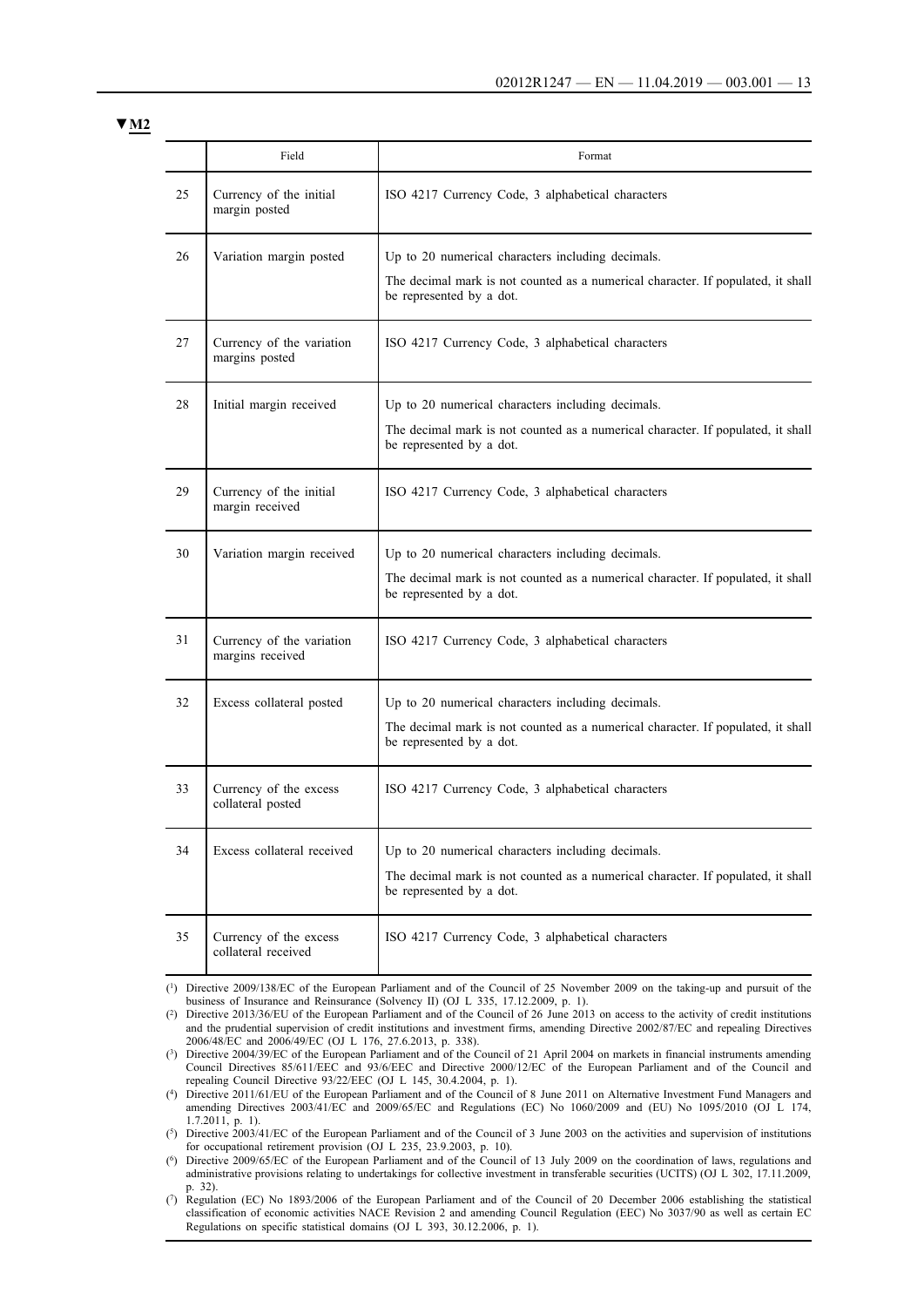# *Table 2*

## **Common Data**

|                | Field                                  | Format                                                                                                                                                                                                   | Applicable types of<br>derivative contracts |
|----------------|----------------------------------------|----------------------------------------------------------------------------------------------------------------------------------------------------------------------------------------------------------|---------------------------------------------|
|                | Section 2a - Contract<br>type          |                                                                                                                                                                                                          | All contracts                               |
| $\mathbf{1}$   | Contract type                          | $CD = Financial$ contracts for difference<br>$FR = Forward rate agreements$<br>$FU = Futures$<br>$FW = Forwards$<br>$OP = Option$<br>$SB = S$ preadbet<br>$SW = Swap$<br>$ST = Swaption$<br>$OT = Other$ |                                             |
| $\overline{2}$ | Asset class                            | $CO = Commodity$ and emission allowances<br>$CR = Credit$<br>$CU = Currency$<br>$EQ =$ Equity<br>$IR = Interest Rate$                                                                                    |                                             |
|                | Section $2b$ – Contract<br>information |                                                                                                                                                                                                          | All contracts                               |
| 3              | Product classification type            | $C = CFI$                                                                                                                                                                                                |                                             |
| 4              | Product classification                 | ISO 10692 CFI, 6 characters alphabetical code                                                                                                                                                            |                                             |
| 5              | Product identification type            | Specify the applicable identification:<br>$I = ISIN$<br>$A = AII$                                                                                                                                        |                                             |
| 6              | Product identification                 | For product identifier type I: ISO 6166 ISIN 12<br>character alphanumerical code<br>For product identifier type A: Complete AII code                                                                     |                                             |
| $\tau$         | Underlying identification<br>type      | $I = ISIN$<br>$A = AII$<br>$B =$ Basket<br>$X = Index$                                                                                                                                                   |                                             |
| $\,8\,$        | Underlying identification              | For underlying identification type I: ISO 6166 ISIN 12<br>character alphanumerical code<br>For underlying identification type A: complete AII code                                                       |                                             |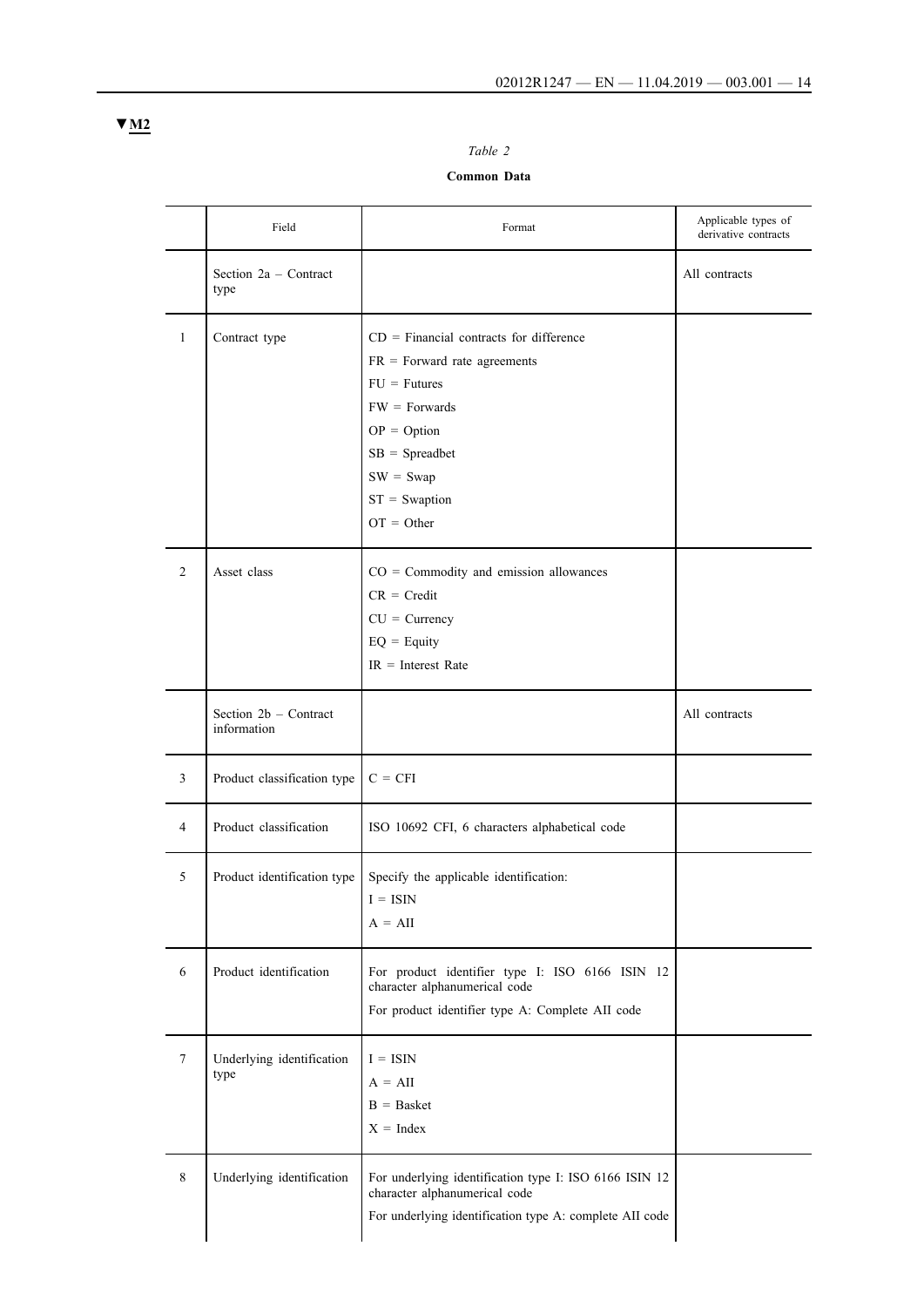|    | Field                                      | Format                                                                                                                                                                                                                                              | Applicable types of<br>derivative contracts |
|----|--------------------------------------------|-----------------------------------------------------------------------------------------------------------------------------------------------------------------------------------------------------------------------------------------------------|---------------------------------------------|
|    |                                            | For underlying identification type B: all individual<br>components identification through ISO 6166 ISIN or<br>complete AII code. Identifiers of individual components<br>shall be separated with a dash '-'.                                        |                                             |
|    |                                            | For underlying identification type X: ISO 6166 ISIN if<br>available, otherwise full name of the index as assigned<br>by the index provider                                                                                                          |                                             |
| 9  | Notional currency 1                        | ISO 4217 Currency Code, 3 alphabetical characters                                                                                                                                                                                                   |                                             |
| 10 | Notional currency 2                        | ISO 4217 Currency Code, 3 alphabetical characters                                                                                                                                                                                                   |                                             |
| 11 | Deliverable currency                       | ISO 4217 Currency Code, 3 alphabetical characters                                                                                                                                                                                                   |                                             |
|    | Section 2c – Details on<br>the transaction |                                                                                                                                                                                                                                                     | All contracts                               |
| 12 | Trade ID                                   | Up to 52 alphanumerical character code including four<br>special characters: '. - _.'                                                                                                                                                               |                                             |
|    |                                            | Special characters are not allowed at the beginning and<br>at the end of the code. No space allowed.                                                                                                                                                |                                             |
| 13 | Report tracking number                     | An alphanumeric field up to 52 characters                                                                                                                                                                                                           |                                             |
| 14 | Complex trade component<br>ID.             | An alphanumeric field up to 35 characters                                                                                                                                                                                                           |                                             |
| 15 | Venue of execution                         | ISO 10383 Market Identifier Code (MIC), 4 alpha-<br>numerical characters, in accordance with Article 4(b).                                                                                                                                          |                                             |
| 16 | Compression                                | $Y =$ contract results from compression<br>$N =$ contract does not result from compression                                                                                                                                                          |                                             |
| 17 | Price/rate                                 | Up to 20 numerical characters including decimals.<br>The decimal mark is not counted as a numerical<br>character. If populated, it shall be represented by a dot.<br>The negative symbol, if populated, is not counted as a<br>numerical character. |                                             |
|    |                                            | In case the price is reported in percent values, it should<br>be expressed as percentage where 100 % is represented<br>as '100'                                                                                                                     |                                             |
| 18 | Price notation                             | $U =$ Units<br>$P = Percentage$<br>$Y = Yield$                                                                                                                                                                                                      |                                             |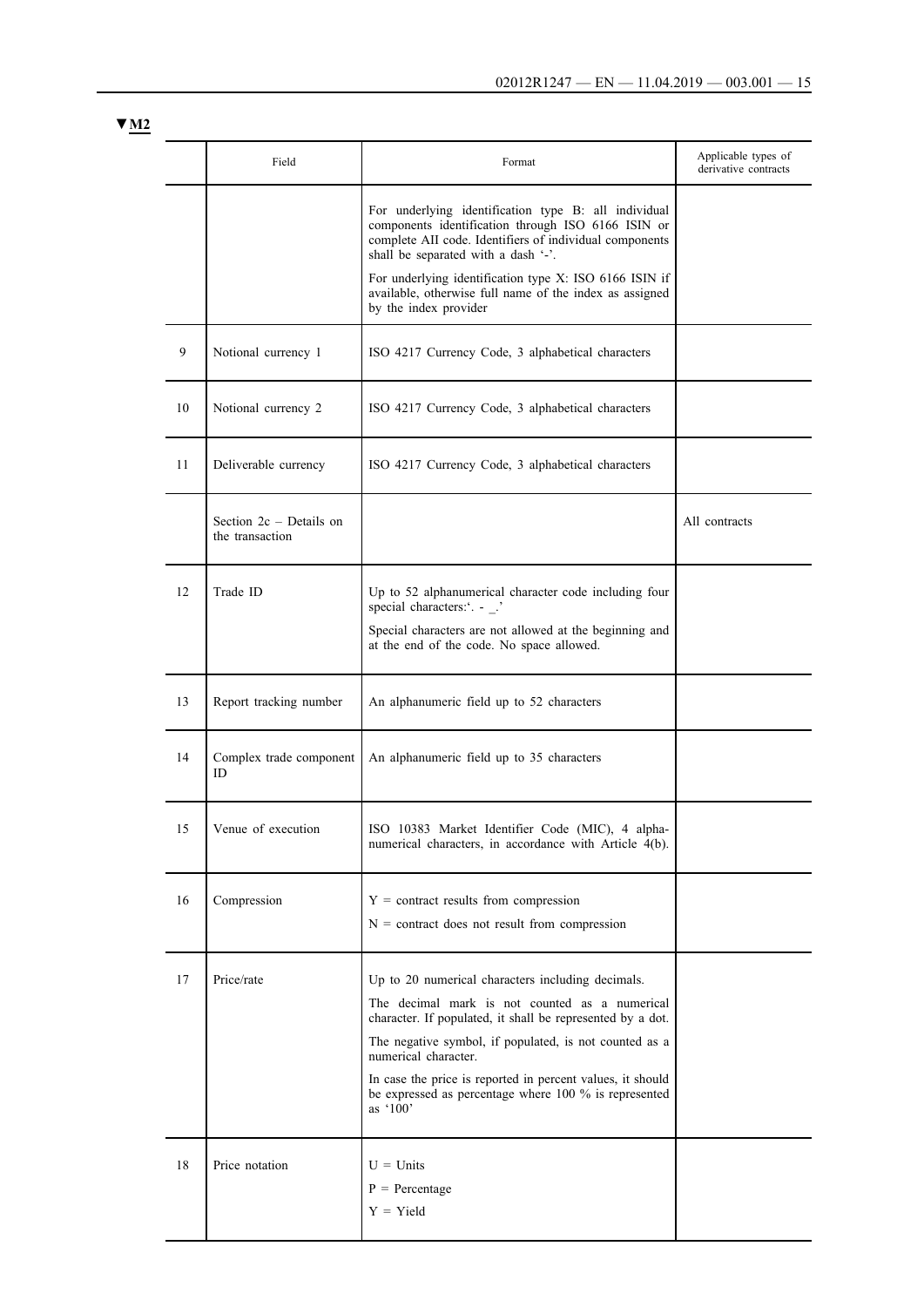|    | Field                 | Format                                                                                                                                                                                                                                                                                                                                        | Applicable types of<br>derivative contracts |
|----|-----------------------|-----------------------------------------------------------------------------------------------------------------------------------------------------------------------------------------------------------------------------------------------------------------------------------------------------------------------------------------------|---------------------------------------------|
| 19 | Currency of price     | ISO 4217 Currency Code, 3 alphabetic characters                                                                                                                                                                                                                                                                                               |                                             |
| 20 | Notional              | Up to 20 numerical characters including decimals.<br>The decimal mark is not counted as a numerical<br>character. If populated, it shall be represented by a dot.<br>The negative symbol, if populated, is not counted as a<br>numerical character.                                                                                           |                                             |
| 21 | Price multiplier      | Up to 20 numerical characters including decimals.<br>The decimal mark is not counted as a numerical<br>character. If populated, it shall be represented by a dot.                                                                                                                                                                             |                                             |
| 22 | Quantity              | Up to 20 numerical characters including decimals.<br>The decimal mark is not counted as a numerical<br>character. If populated, it shall be represented by a dot.                                                                                                                                                                             |                                             |
| 23 | Up-front payment      | Up to 20 numerical characters including decimals.<br>The negative symbol to be used to indicate that the<br>payment was made, not received.<br>The decimal mark is not counted as a numerical<br>character. If populated, it shall be represented by a dot.<br>The negative symbol, if populated, is not counted as a<br>numerical character. |                                             |
| 24 | Delivery type         | $C = Cash$<br>$P = Physical$<br>$O =$ Optional for counterparty or when determined by a<br>third party                                                                                                                                                                                                                                        |                                             |
| 25 | Execution timestamp   | ISO 8601 date in the UTC time format YYYY-MM-<br>DDThh:mm:ssZ                                                                                                                                                                                                                                                                                 |                                             |
| 26 | Effective date        | ISO 8601 date in the format YYYY-MM-DD                                                                                                                                                                                                                                                                                                        |                                             |
| 27 | Maturity date         | ISO 8601 date in the format YYYY-MM-DD                                                                                                                                                                                                                                                                                                        |                                             |
| 28 | Termination date      | ISO 8601 date in the format YYYY-MM-DD                                                                                                                                                                                                                                                                                                        |                                             |
| 29 | Settlement date       | ISO 8601 date in the format YYYY-MM-DD                                                                                                                                                                                                                                                                                                        |                                             |
| 30 | Master Agreement type | Free Text, field of up to 50 characters, identifying the<br>name of the Master Agreement used, if any                                                                                                                                                                                                                                         |                                             |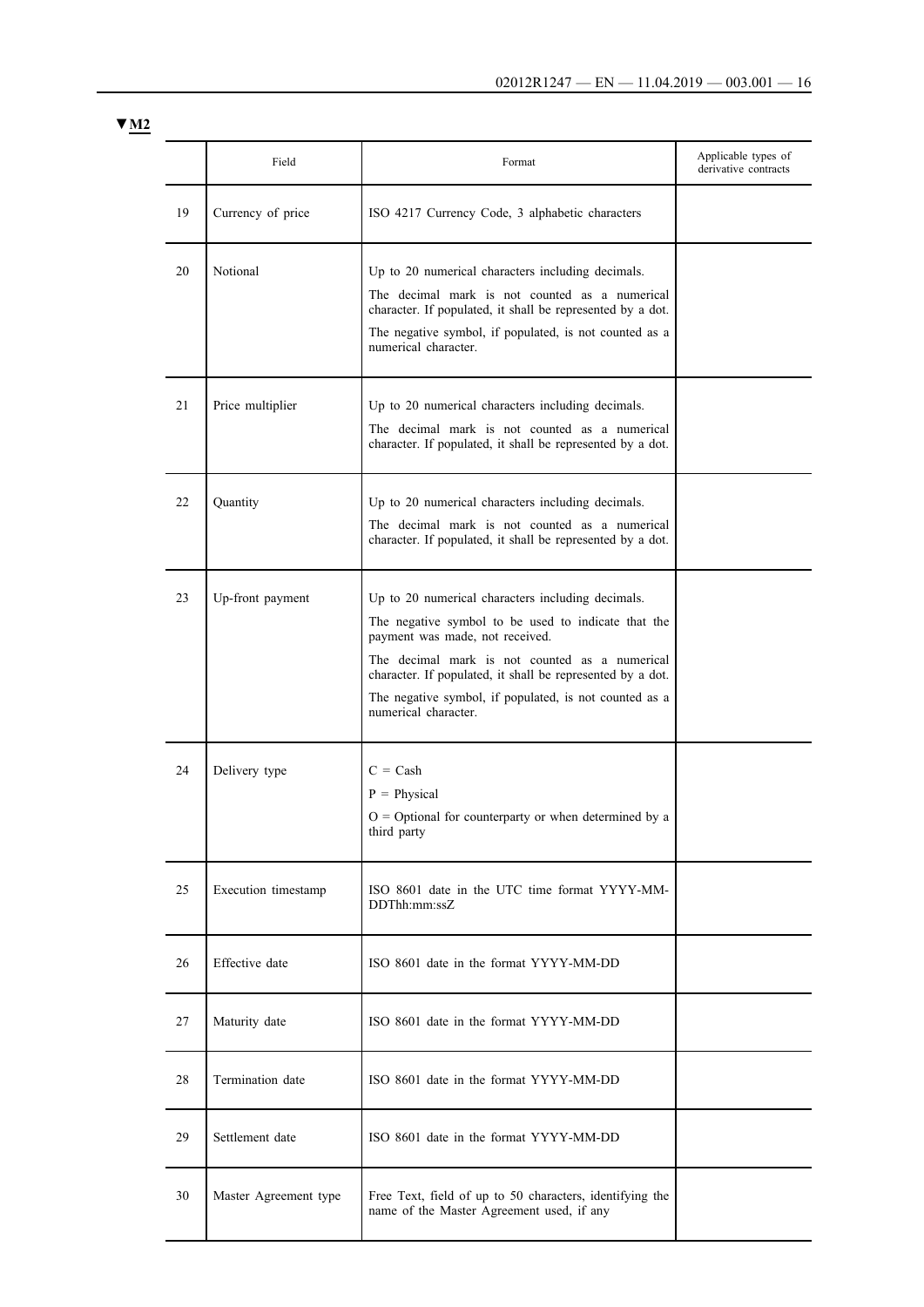|    | Field                                       | Format                                                                                                                                                                                                                                                                                                                   | Applicable types of<br>derivative contracts |
|----|---------------------------------------------|--------------------------------------------------------------------------------------------------------------------------------------------------------------------------------------------------------------------------------------------------------------------------------------------------------------------------|---------------------------------------------|
| 31 | Master Agreement version                    | ISO 8601 date in the format YYYY                                                                                                                                                                                                                                                                                         |                                             |
|    | Section 2d - Risk miti-<br>gation/Reporting |                                                                                                                                                                                                                                                                                                                          | All contracts                               |
| 32 | Confirmation timestamp                      | ISO 8601 date in the UTC time format YYYY-MM-<br>DDThh:mm:ssZ                                                                                                                                                                                                                                                            |                                             |
| 33 | Confirmation means                          | $Y = Non-electronically confirmed$<br>$N = Non-confirmed$<br>$E =$ Electronically confirmed                                                                                                                                                                                                                              |                                             |
|    | Section $2e$ – Clearing                     |                                                                                                                                                                                                                                                                                                                          | All contracts                               |
| 34 | Clearing obligation                         | $Y = Yes$<br>$N = No$                                                                                                                                                                                                                                                                                                    |                                             |
| 35 | Cleared                                     | $Y = Yes$<br>$N = No$                                                                                                                                                                                                                                                                                                    |                                             |
| 36 | Clearing timestamp                          | ISO 8601 date in the UTC time format YYYY-MM-<br>DDThh:mm:ssZ                                                                                                                                                                                                                                                            |                                             |
| 37 | <b>CCP</b>                                  | ISO 17442 Legal Entity Identifier (LEI)<br>20 alphanumerical character code                                                                                                                                                                                                                                              |                                             |
| 38 | Intragroup                                  | $Y = Yes$<br>$N = No$                                                                                                                                                                                                                                                                                                    |                                             |
|    | Section 2f - Interest Rates                 |                                                                                                                                                                                                                                                                                                                          | Interest rate derivatives                   |
| 39 | Fixed rate of leg 1                         | Up to 10 numerical characters including decimals<br>expressed as percentage where 100 % is represented<br>as $'100'$ .<br>The decimal mark is not counted as a numerical<br>character. If populated, it shall be represented by a dot.<br>The negative symbol, if populated, is not counted as a<br>numerical character. |                                             |
| 40 | Fixed rate of leg 2                         | Up to 10 numerical characters including decimals<br>expressed as percentage where 100 % is represented<br>as '100'.<br>The decimal mark is not counted as a numerical<br>character. If populated, it shall be represented by a dot.<br>The negative symbol, if populated, is not counted as a<br>numerical character.    |                                             |
| 41 | Fixed rate day count leg 1                  | Numerator/Denominator where both Numerator and<br>Denominator are numerical characters or alphabetic<br>expression 'Actual', e.g. 30/360 or Actual/365                                                                                                                                                                   |                                             |
| 42 | Fixed rate day count leg 2                  | Numerator/Denominator where both Numerator and<br>Denominator are numerical characters or alphabetic<br>expression 'Actual', e.g. 30/360 or Actual/365                                                                                                                                                                   |                                             |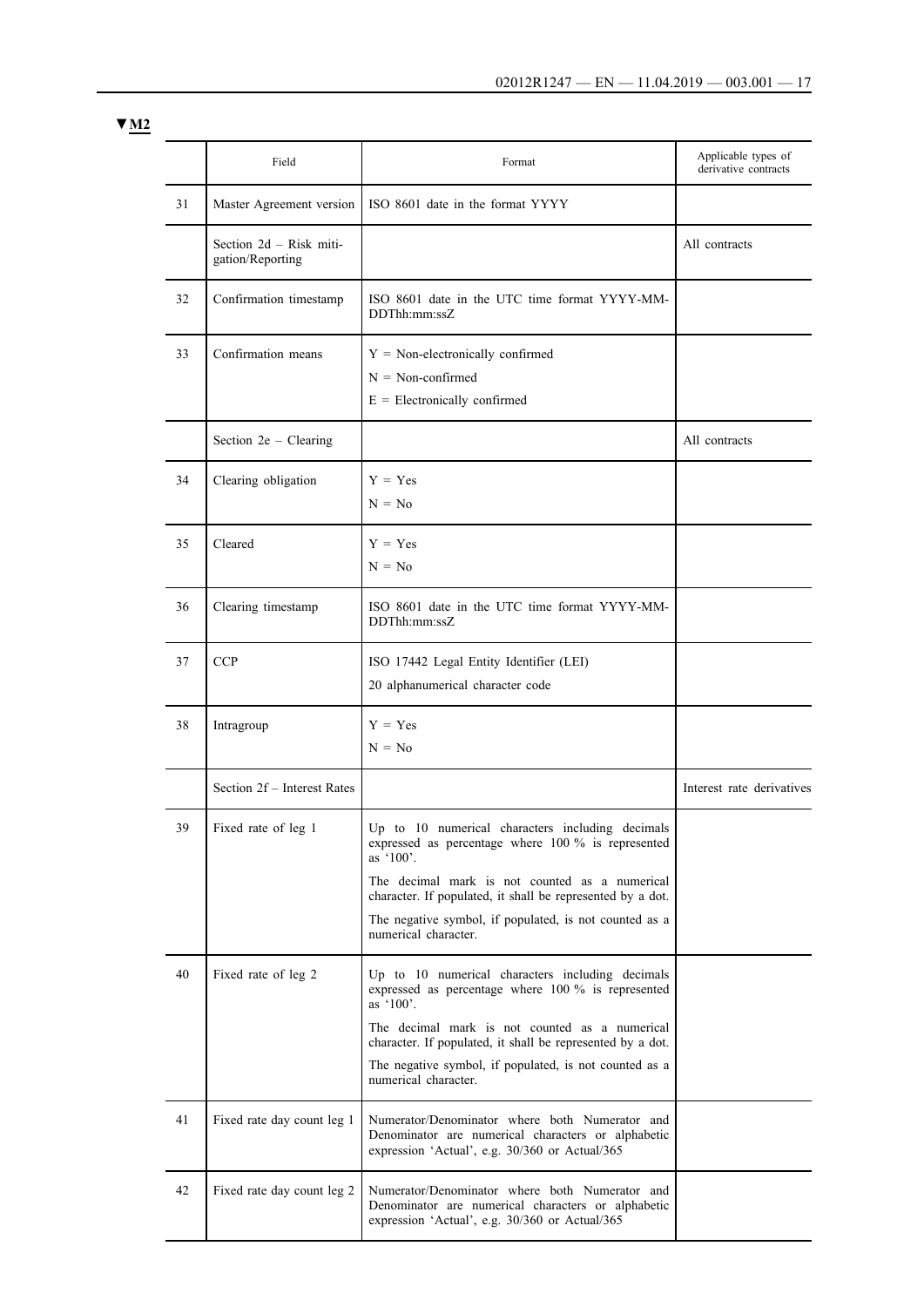|    | Field                                                       | Format                                                                                                                                                                                                    | Applicable types of<br>derivative contracts |
|----|-------------------------------------------------------------|-----------------------------------------------------------------------------------------------------------------------------------------------------------------------------------------------------------|---------------------------------------------|
| 43 | Fixed rate payment<br>frequency leg 1 -time<br>period       | Time period describing how often the counterparties<br>whereby<br>exchange<br>payments,<br>the<br>following<br>abbreviations apply:<br>$Y = Year$<br>$M = \text{Month}$<br>$W = \text{Week}$<br>$D = Day$ |                                             |
| 44 | Fixed rate payment<br>frequency leg $1 -$<br>multiplier     | Integer multiplier of the time period describing how<br>often the counterparties exchange payments.<br>Up to 3 numerical characters.                                                                      |                                             |
| 45 | Fixed rate payment<br>frequency leg $2 - time$<br>period    | Time period describing how often the counterparties<br>exchange<br>payments,<br>whereby<br>the<br>following<br>abbreviations apply:<br>$Y = Year$<br>$M = \text{Month}$<br>$W = \text{Week}$<br>$D = Day$ |                                             |
| 46 | Fixed rate payment<br>frequency leg $2 -$<br>multiplier     | Integer multiplier of the time period describing how<br>often the counterparties exchange payments.<br>Up to 3 numerical characters.                                                                      |                                             |
| 47 | Floating rate payment<br>frequency leg $1 -$ time<br>period | Time period describing how often the counterparties<br>exchange<br>following<br>payments,<br>whereby<br>the<br>abbreviations apply:<br>$Y = Year$<br>$M = \text{Month}$<br>$W = \text{Week}$<br>$D = Day$ |                                             |
| 48 | Floating rate payment<br>frequency leg $1 -$<br>multiplier  | Integer multiplier of the time period describing how<br>often the counterparties exchange payments.<br>Up to 3 numerical characters.                                                                      |                                             |
| 49 | Floating rate payment<br>frequency leg $2 - time$<br>period | Time period describing how often the counterparties<br>exchange<br>whereby<br>the<br>following<br>payments,<br>abbreviations apply:<br>$Y = Year$<br>$M = \text{Month}$<br>$W = \text{Week}$<br>$D = Day$ |                                             |
| 50 | Floating rate payment<br>frequency leg $2 -$<br>multiplier  | Integer multiplier of the time period describing how<br>often the counterparties exchange payments.<br>Up to 3 numerical characters.                                                                      |                                             |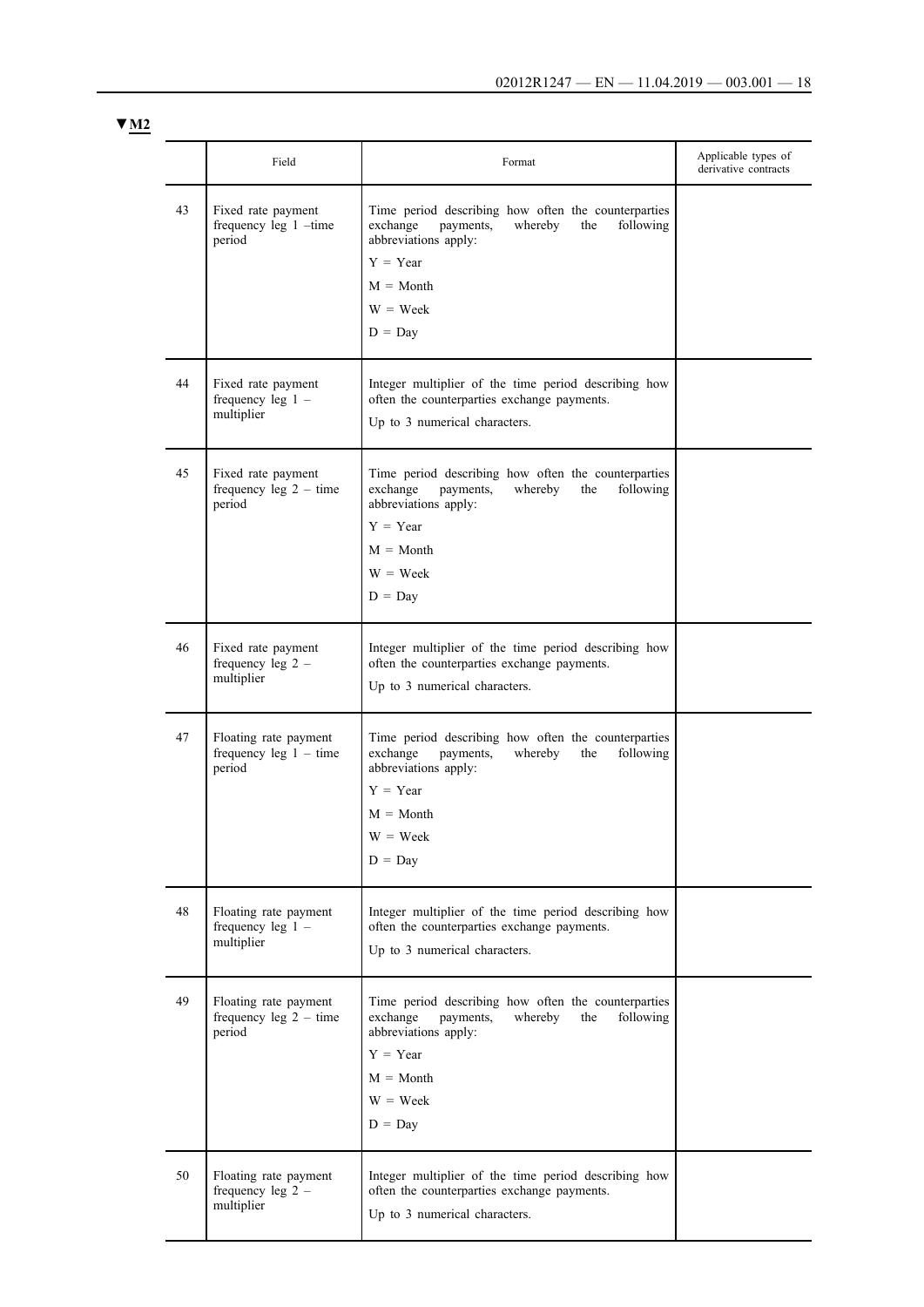|    | Field                                                     | Format                                                                                                                                      | Applicable types of<br>derivative contracts |
|----|-----------------------------------------------------------|---------------------------------------------------------------------------------------------------------------------------------------------|---------------------------------------------|
| 51 | Floating rate reset<br>frequency leg $1 - time$<br>period | Time period describing how often the counterparties<br>reset the floating rate, whereby the following<br>abbreviations apply:<br>$Y = Year$ |                                             |
|    |                                                           | $M = \text{Month}$                                                                                                                          |                                             |
|    |                                                           | $W = \text{Week}$                                                                                                                           |                                             |
|    |                                                           | $D = Day$                                                                                                                                   |                                             |
| 52 | Floating rate reset<br>frequency leg $1 -$                | Integer multiplier of the time period describing how<br>often the counterparties reset the floating rate.                                   |                                             |
|    | multiplier                                                | Up to 3 numerical characters.                                                                                                               |                                             |
| 53 | Floating rate reset<br>frequency leg $2 - time$<br>period | Time period describing how often the counterparties<br>reset the floating rate, whereby the following<br>abbreviations apply:               |                                             |
|    |                                                           | $Y = Year$                                                                                                                                  |                                             |
|    |                                                           | $M = \text{Month}$                                                                                                                          |                                             |
|    |                                                           | $W =$ Week                                                                                                                                  |                                             |
|    |                                                           | $D = Day$                                                                                                                                   |                                             |
| 54 | Floating rate reset<br>frequency leg $2 -$                | Integer multiplier of the time period describing how<br>often the counterparties reset the floating rate.                                   |                                             |
|    | multiplier                                                | Up to 3 numerical characters.                                                                                                               |                                             |
| 55 | Floating rate of leg 1                                    | The name of the floating rate index                                                                                                         |                                             |
|    |                                                           | 'EONA' - EONIA                                                                                                                              |                                             |
|    |                                                           | 'EONS' - EONIA SWAP                                                                                                                         |                                             |
|    |                                                           | 'EURI' - EURIBOR                                                                                                                            |                                             |
|    |                                                           | 'EUUS' – EURODOLLAR                                                                                                                         |                                             |
|    |                                                           | 'EUCH' – EuroSwiss                                                                                                                          |                                             |
|    |                                                           | 'GCFR' – GCF REPO                                                                                                                           |                                             |
|    |                                                           | 'ISDA' – ISDAFIX                                                                                                                            |                                             |
|    |                                                           | 'LIBI' – LIBID<br>'LIBO' – LIBOR                                                                                                            |                                             |
|    |                                                           | 'MAAA' – Muni AAA                                                                                                                           |                                             |
|    |                                                           | 'PFAN' – Pfandbriefe                                                                                                                        |                                             |
|    |                                                           | 'TIBO' – TIBOR                                                                                                                              |                                             |
|    |                                                           | 'STBO' – STIBOR                                                                                                                             |                                             |
|    |                                                           | 'BBSW' – BBSW                                                                                                                               |                                             |
|    |                                                           | 'JIBA' – JIBAR                                                                                                                              |                                             |
|    |                                                           | 'BUBO' – BUBOR                                                                                                                              |                                             |
|    |                                                           | 'CDOR' – CDOR                                                                                                                               |                                             |
|    |                                                           | 'CIBO' – CIBOR                                                                                                                              |                                             |
|    |                                                           | 'MOSP' - MOSPRIM                                                                                                                            |                                             |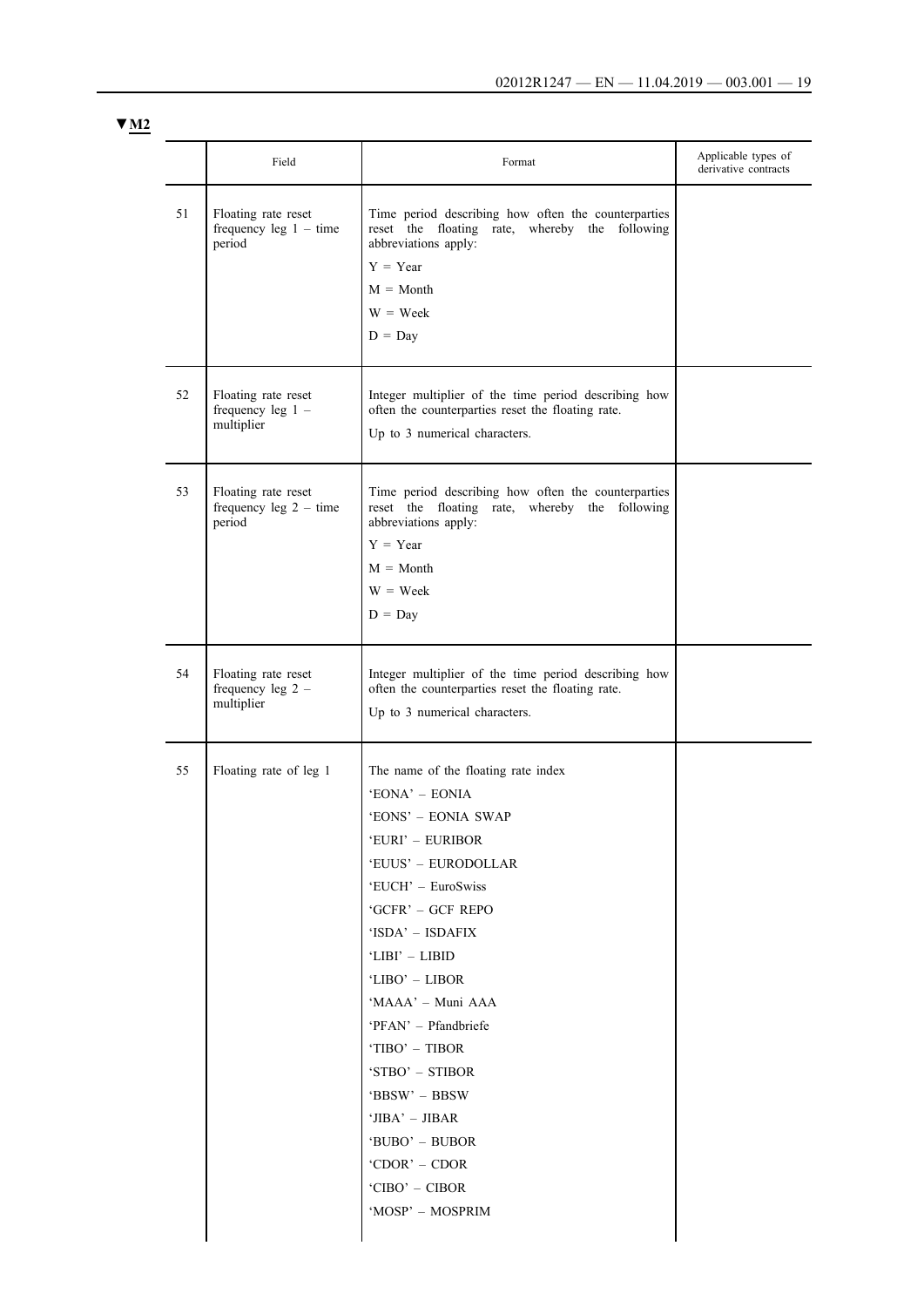| M2 |  |
|----|--|
|    |  |

|    | Field                                                   | Format                                                                                                                                                                                                                                                                                                                                                                                                                                                                                             | Applicable types of<br>derivative contracts |
|----|---------------------------------------------------------|----------------------------------------------------------------------------------------------------------------------------------------------------------------------------------------------------------------------------------------------------------------------------------------------------------------------------------------------------------------------------------------------------------------------------------------------------------------------------------------------------|---------------------------------------------|
|    |                                                         | 'NIBO' - NIBOR<br>'PRBO' - PRIBOR<br>'TLBO' - TELBOR<br>'WIBO' - WIBOR<br>'TREA' - Treasury<br>'SWAP' - SWAP<br>'FUSW' - Future SWAP                                                                                                                                                                                                                                                                                                                                                               |                                             |
|    |                                                         | Or up to 25 alphanumerical characters if the reference<br>rate is not included in the above list                                                                                                                                                                                                                                                                                                                                                                                                   |                                             |
| 56 | Floating rate reference<br>period leg $1 -$ time period | Time period describing reference period, whereby the<br>following abbreviations apply:<br>$Y = Year$<br>$M = \text{Month}$<br>$W = \text{Week}$<br>$D = Day$                                                                                                                                                                                                                                                                                                                                       |                                             |
| 57 | Floating rate reference<br>period leg $1$ – multiplier  | Integer multiplier of the time period describing the<br>reference period.<br>Up to 3 numerical characters.                                                                                                                                                                                                                                                                                                                                                                                         |                                             |
| 58 | Floating rate of leg 2                                  | The name of the floating rate index<br>'EONA' - EONIA<br>'EONS' - EONIA SWAP<br>'EURI' - EURIBOR<br>'EUUS' - EURODOLLAR<br>'EUCH' – EuroSwiss<br>'GCFR' - GCF REPO<br>'ISDA' – ISDAFIX<br>'LIBI' – LIBID<br>'LIBO' - LIBOR<br>'MAAA' - Muni AAA<br>'PFAN' – Pfandbriefe<br>'TIBO' – TIBOR<br>'STBO' - STIBOR<br>'BBSW' – BBSW<br>'JIBA' - JIBAR<br>'BUBO' – BUBOR<br>'CDOR' - CDOR<br>'CIBO' – CIBOR<br>'MOSP' - MOSPRIM<br>'NIBO' – NIBOR<br>'PRBO' - PRIBOR<br>'TLBO' - TELBOR<br>'WIBO' – WIBOR |                                             |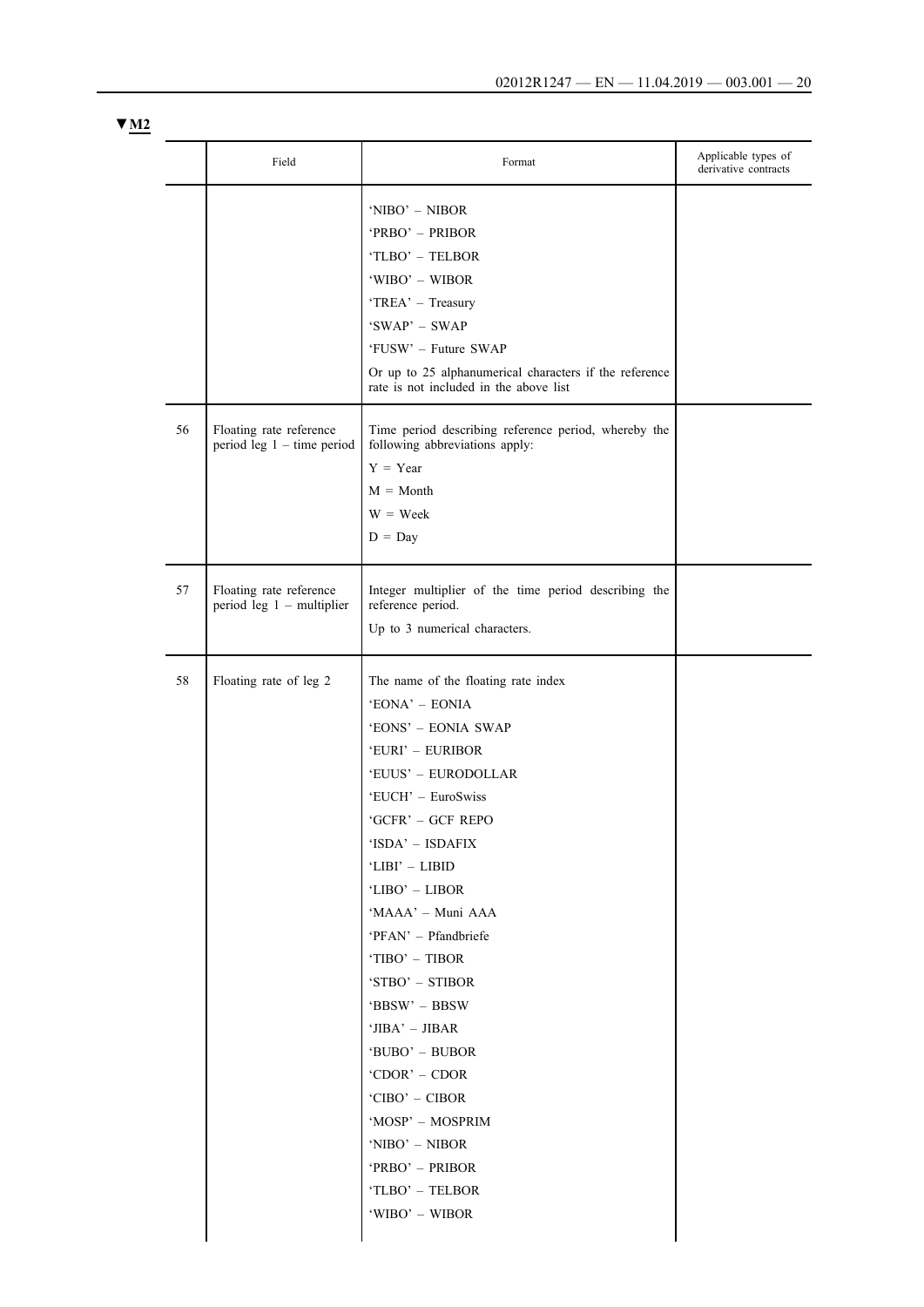|    | Field                                                   | Format                                                                                                                                                                                                                                              | Applicable types of<br>derivative contracts     |
|----|---------------------------------------------------------|-----------------------------------------------------------------------------------------------------------------------------------------------------------------------------------------------------------------------------------------------------|-------------------------------------------------|
|    |                                                         | 'TREA' - Treasury<br>$'SWAP' - SWAP$<br>'FUSW' - Future SWAP<br>Or up to 25 alphanumerical characters if the reference<br>rate is not included in the above list                                                                                    |                                                 |
| 59 | Floating rate reference<br>period leg $2 -$ time period | Time period describing reference period, whereby the<br>following abbreviations apply:<br>$Y = Year$<br>$M = \text{Month}$<br>$W = \text{Week}$<br>$D = Day$                                                                                        |                                                 |
| 60 | Floating rate reference<br>period leg $2$ – multiplier  | Integer multiplier of the time period describing the<br>reference period.<br>Up to 3 numerical characters.                                                                                                                                          |                                                 |
|    | Section 2g - Foreign<br>Exchange                        |                                                                                                                                                                                                                                                     | Currency derivatives                            |
| 61 | Delivery currency 2                                     | ISO 4217 Currency Code, 3 alphabetical character code                                                                                                                                                                                               |                                                 |
| 62 | Exchange rate 1                                         | Up to 10 numerical digits including decimals.<br>The decimal mark is not counted as a numerical<br>character. If populated, it shall be represented by a dot.<br>The negative symbol, if populated, is not counted as a<br>numerical character.     |                                                 |
| 63 | Forward exchange rate                                   | Up to 10 numerical characters including decimals.<br>The decimal mark is not counted as a numerical<br>character. If populated, it shall be represented by a dot.<br>The negative symbol, if populated, is not counted as a<br>numerical character. |                                                 |
| 64 | Exchange rate basis                                     | Two ISO 4217 currency codes separated by '/'. First<br>currency code shall indicate the base currency, and the<br>second currency code shall indicate the quote currency.                                                                           |                                                 |
|    | Section 2h -<br>Commodities and<br>emission allowances  |                                                                                                                                                                                                                                                     | Commodity and emission<br>allowance derivatives |
|    | General                                                 |                                                                                                                                                                                                                                                     |                                                 |
| 65 | Commodity base                                          | $AG = Agricultural$<br>$EN = Energy$<br>$FR = Freights$<br>$ME = Metals$                                                                                                                                                                            |                                                 |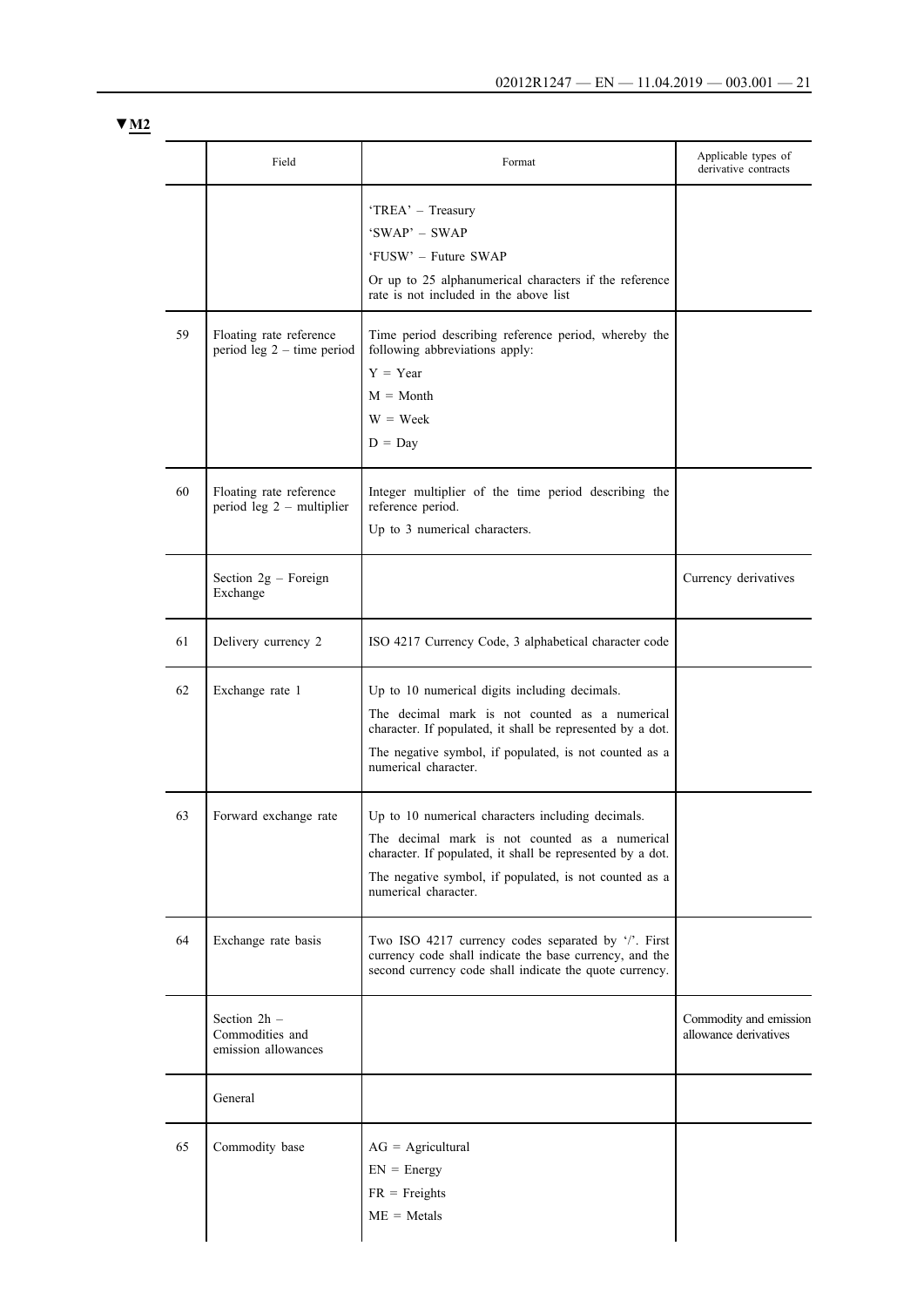| v<br>VI Z |  |  |
|-----------|--|--|
|           |  |  |

|    | Field                  | Format                                                                                                                                                                                                                                                                                                                                                                                                                                                    | Applicable types of<br>derivative contracts |
|----|------------------------|-----------------------------------------------------------------------------------------------------------------------------------------------------------------------------------------------------------------------------------------------------------------------------------------------------------------------------------------------------------------------------------------------------------------------------------------------------------|---------------------------------------------|
|    |                        | $IN = Index$<br>$EV = Environmental$<br>$EX = Exotic$<br>$OT = Other$                                                                                                                                                                                                                                                                                                                                                                                     |                                             |
| 66 | Commodity details      | Agricultural<br>$GO = Grains$ oilseeds<br>$DA = Dairy$<br>$LI = Livestock$<br>$FO = Forestry$<br>$SO = Softs$<br>$SF = Seafood$<br>$OT = Other$<br>Energy<br>$OI = Oil$<br>$NG = Natural$<br>$CO = Coal$<br>$EL = Electricity$<br>$IE = Inter-energy$<br>$OT = Other$<br>Freights<br>$DR = Dry$<br>$WT = Wet$<br>$OT = Other$<br>Metals<br>$PR = Precious$<br>$NP = Non-precious$<br>Environmental<br>$WE = Weather$<br>$EM = E$ missions<br>$OT = Other$ |                                             |
|    | Energy                 |                                                                                                                                                                                                                                                                                                                                                                                                                                                           |                                             |
| 67 | Delivery point or zone | EIC code, 16 character alphanumeric code<br>Repeatable field.                                                                                                                                                                                                                                                                                                                                                                                             |                                             |
| 68 | Interconnection Point  | EIC code, 16 character alphanumeric code                                                                                                                                                                                                                                                                                                                                                                                                                  |                                             |
| 69 | Load type              | BL = Base Load<br>$PL = Peak Load$<br>$OP = Off-Peak$<br>$BH =$ Hour/Block Hours<br>$SH = Shaped$<br>$GD = Gas$ Day<br>$OT = Other$                                                                                                                                                                                                                                                                                                                       |                                             |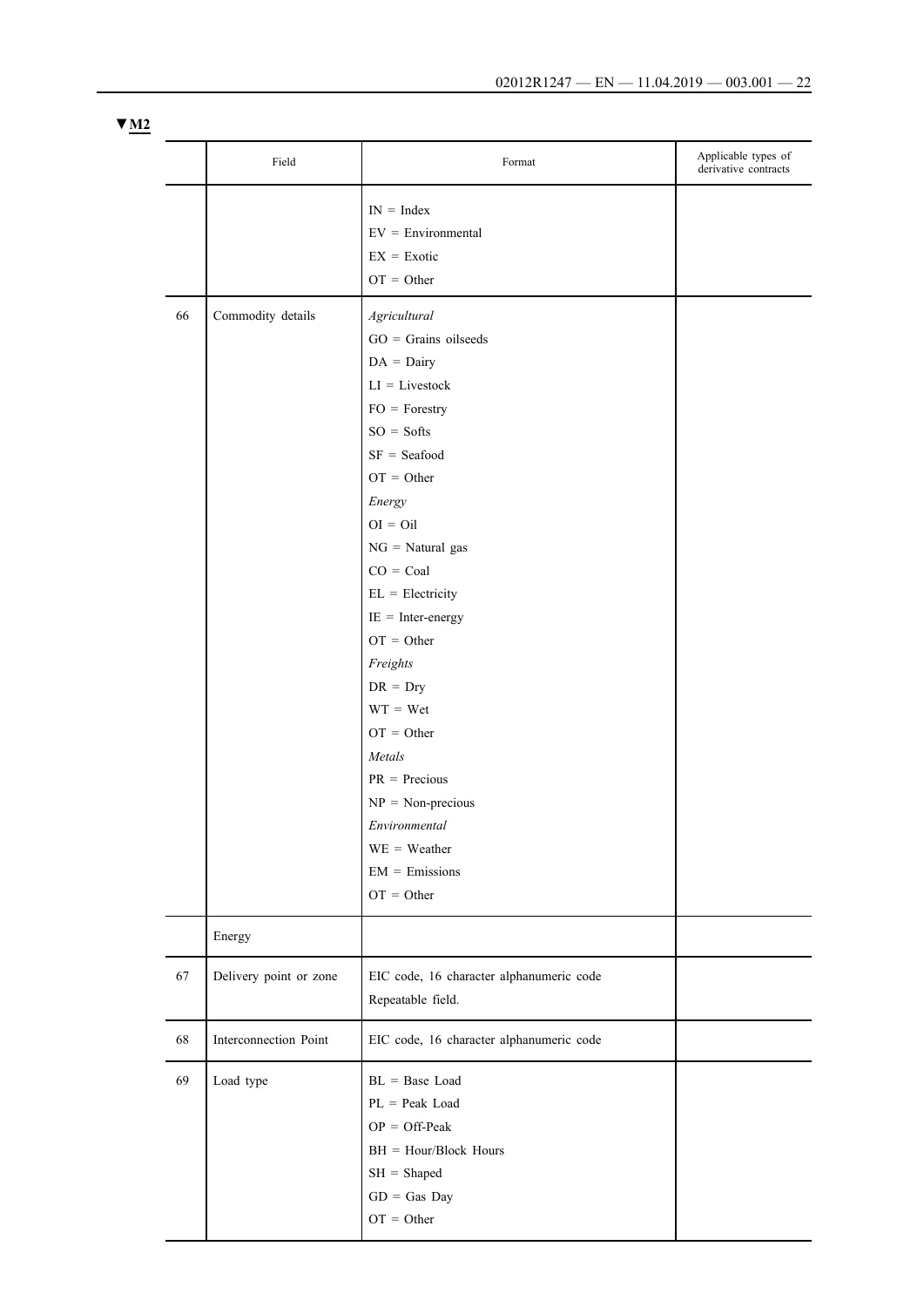|    | Field                                     | Format                                                                                                                                                                                                                                         | Applicable types of<br>derivative contracts |
|----|-------------------------------------------|------------------------------------------------------------------------------------------------------------------------------------------------------------------------------------------------------------------------------------------------|---------------------------------------------|
|    | Repeatable section of<br>fields $70 - 77$ |                                                                                                                                                                                                                                                |                                             |
| 70 | Load delivery intervals                   | hh:mmZ                                                                                                                                                                                                                                         |                                             |
| 71 | Delivery start date and<br>time           | ISO 8601 date in the UTC time format YYYY-MM-<br>DDThh:mm:ssZ                                                                                                                                                                                  |                                             |
| 72 | Delivery end date and<br>time             | ISO 8601 date in the UTC time format YYYY-MM-<br>DDThh:mm:ssZ                                                                                                                                                                                  |                                             |
| 73 | Duration                                  | $N =$ Minutes<br>$H = Hour$<br>$D = Day$<br>$W = \text{Week}$<br>$M = \text{Month}$<br>$Q =$ Quarter<br>$S =$ Season<br>$Y = \text{Annual}$<br>$O = Other$                                                                                     |                                             |
| 74 | Days of the week                          | $WD = Weekdays$<br>$WN = Weekend$<br>$MO = Monday$<br>$TU = Tuesday$<br>$WE = Wednesday$<br>$TH = Thursday$<br>$FR = Friday$<br>$SA = Saturday$<br>$SU =$ Sunday<br>Multiple values separated by '/' are permitted                             |                                             |
| 75 | Delivery capacity                         | Up to 20 numerical digits including decimals<br>The decimal mark is not counted as a numerical<br>character. If populated, it shall be represented by a dot.<br>The negative symbol, if populated, is not counted as a<br>numerical character. |                                             |
| 76 | Quantity Unit                             | $\mathbf{K}\mathbf{W}$<br>KWh/h<br>KWh/d<br>$\ensuremath{\text{MW}}\xspace$<br>MWh/h<br>MWh/d<br>$\rm GW$<br>GWh/h<br>GWh/d                                                                                                                    |                                             |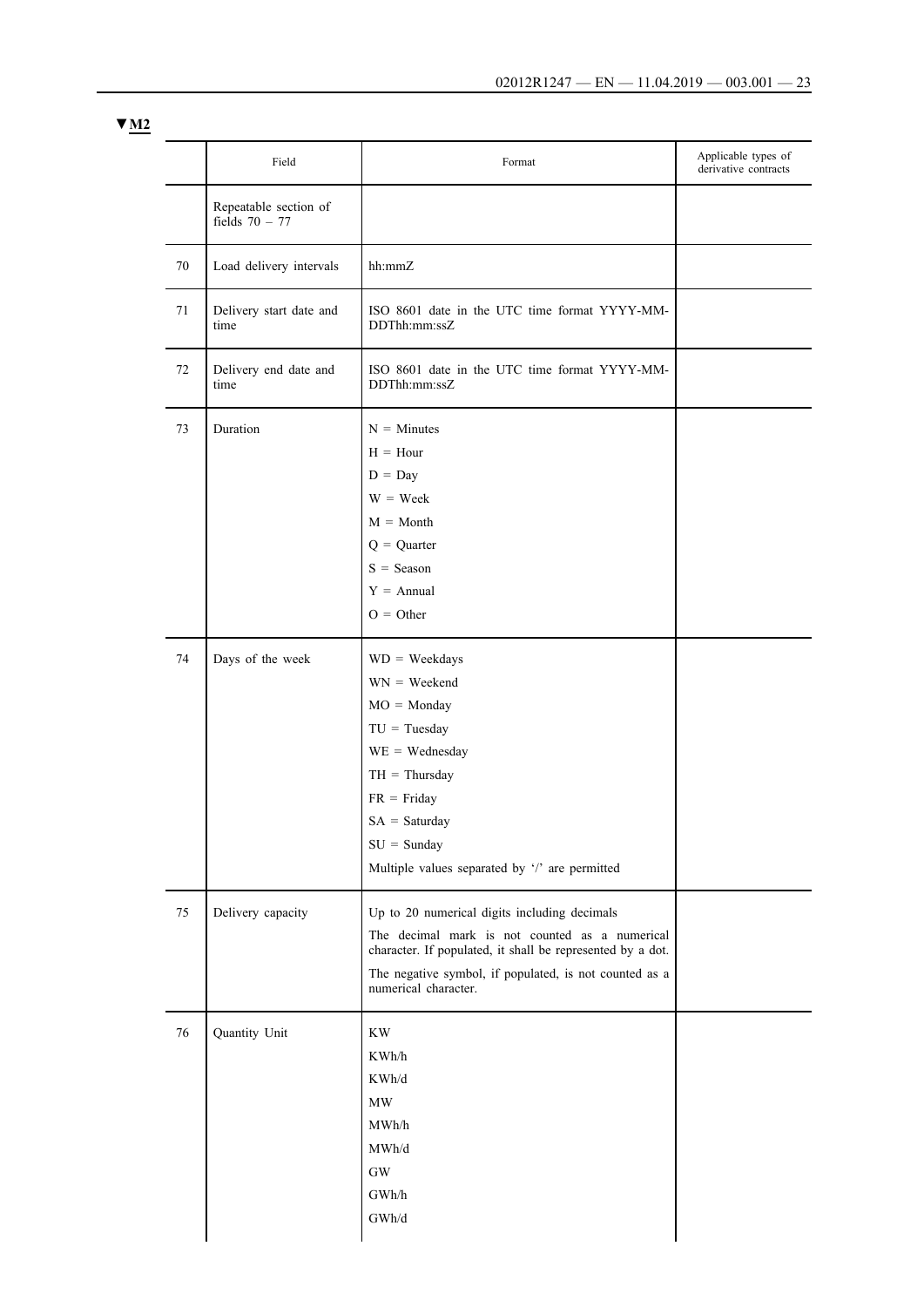| M <sub>2</sub><br><b>V</b> |  |
|----------------------------|--|
|                            |  |

|    | Field                                | Format                                                                                                                                                                                                                                                                                                                                                                                        | Applicable types of<br>derivative contracts |
|----|--------------------------------------|-----------------------------------------------------------------------------------------------------------------------------------------------------------------------------------------------------------------------------------------------------------------------------------------------------------------------------------------------------------------------------------------------|---------------------------------------------|
|    |                                      | Therm/d<br>KTherm/d<br>MTherm/d<br>cm/d<br>mcm/d                                                                                                                                                                                                                                                                                                                                              |                                             |
| 77 | Price/time interval<br>quantities    | Up to 20 numerical characters including decimals.<br>The decimal mark is not counted as a numerical<br>character. If populated, it shall be represented by a dot.<br>The negative symbol, if populated, is not counted as a<br>numerical character.                                                                                                                                           |                                             |
|    | Section 2i - Options                 |                                                                                                                                                                                                                                                                                                                                                                                               | Contracts that contain<br>an option         |
| 78 | Option type                          | $P = Put$<br>$C = Call$<br>$O =$ where it cannot be determined whether it is a call<br>or a put                                                                                                                                                                                                                                                                                               |                                             |
| 79 | Option exercise style                | $A = American$<br>$B = Bermudan$<br>$E = European$<br>$S = Asian$<br>More than one value is allowed                                                                                                                                                                                                                                                                                           |                                             |
| 80 | Strike price (cap/floor<br>rate)     | Up to 20 numerical characters including decimals.<br>The decimal mark is not counted as a numerical<br>character. If populated, it shall be represented by a dot.<br>The negative symbol, if populated, is not counted as a<br>numerical character.<br>Where the strike price is reported in percent values, it<br>should be expressed as percentage where 100 % is rep-<br>resented as '100' |                                             |
| 81 | Strike price notation                | $U =$ Units<br>$P = Percentage$<br>$Y = Yield$                                                                                                                                                                                                                                                                                                                                                |                                             |
| 82 | Maturity date of the<br>underlying   | ISO 8601 date in the format YYYY-MM-DD                                                                                                                                                                                                                                                                                                                                                        |                                             |
|    | Section 2j - Credit deri-<br>vatives |                                                                                                                                                                                                                                                                                                                                                                                               |                                             |
| 83 | Seniority                            | SNDB = Senior, such as Senior Unsecured Debt<br>(Corporate/Financial), Foreign Currency Sovereign<br>Debt (Government),                                                                                                                                                                                                                                                                       |                                             |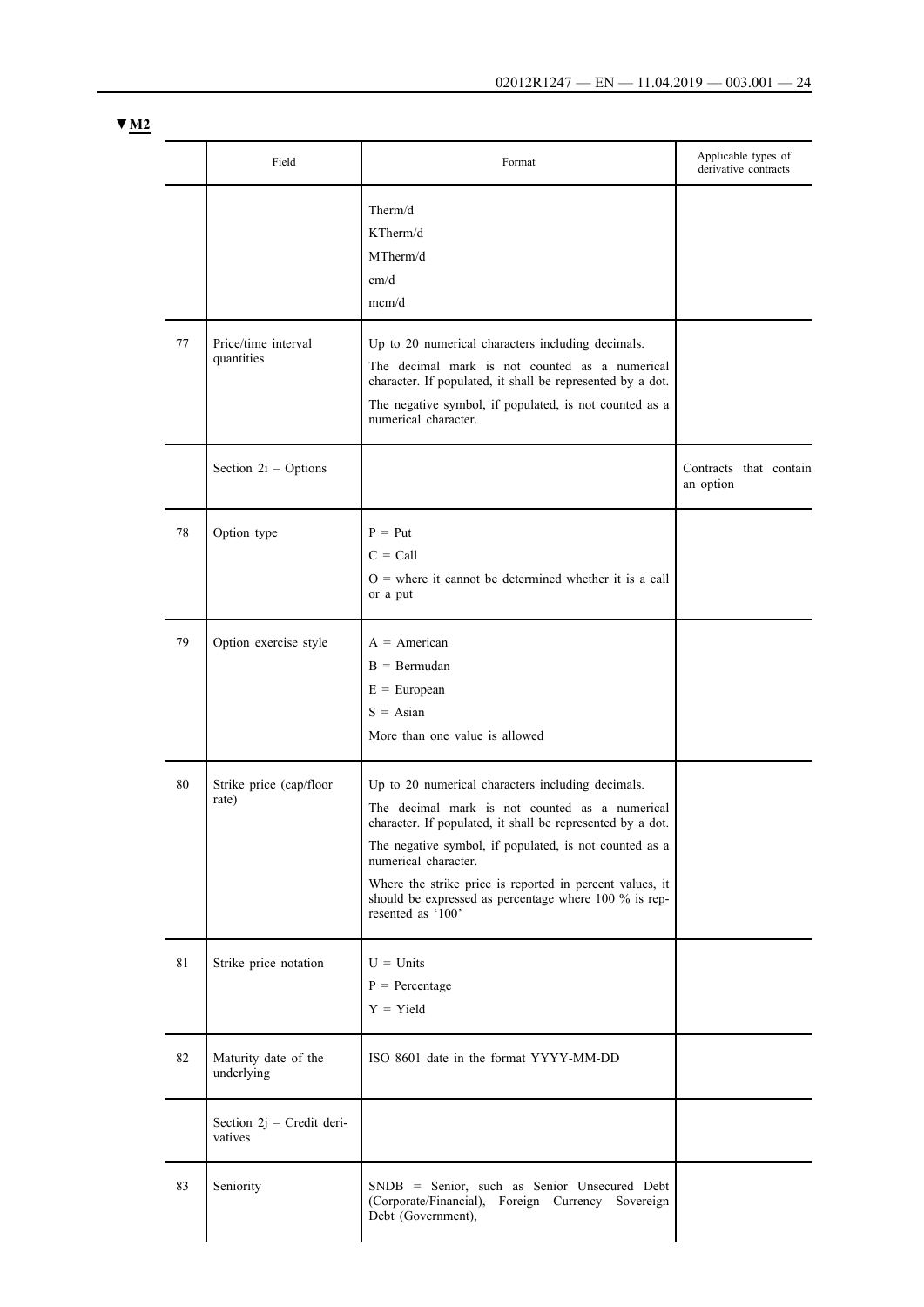|    | Field                 | Format                                                                                                                                                                                                                                                                                     | Applicable types of<br>derivative contracts |
|----|-----------------------|--------------------------------------------------------------------------------------------------------------------------------------------------------------------------------------------------------------------------------------------------------------------------------------------|---------------------------------------------|
|    |                       | $SBOD = Subordinated$ , such as Subordinated or Lower<br>Tier 2 Debt (Banks), Junior Subordinated or Upper Tier<br>2 Debt (Banks).                                                                                                                                                         |                                             |
|    |                       | $OTHR = Other$ , such as Preference Shares or Tier 1<br>Capital (Banks) or other credit derivatives                                                                                                                                                                                        |                                             |
| 84 | Reference entity      | ISO $3166 - 2$ character country code<br><sub>or</sub><br>ISO $3166-2 - 2$ character country code followed by<br>dash '-' and up to 3 alphanumeric character country<br>subdivision code<br><sub>or</sub><br>ISO 17442 Legal Entity Identifier (LEI) 20 alpha-<br>numerical character code |                                             |
| 85 | Frequency of payment  | $MNTH = Monthly$<br>$QURT = Quarterly$<br>$MIAN = Semi-annually$<br>$YEAR = Yearly$                                                                                                                                                                                                        |                                             |
| 86 | The calculation basis | Numerator/Denominator where both, Numerator and<br>Denominator are numerical characters or alphabetic<br>expression 'Actual', e.g. 30/360 or Actual/365                                                                                                                                    |                                             |
| 87 | <b>Series</b>         | Integer field up to 5 characters                                                                                                                                                                                                                                                           |                                             |
| 88 | Version               | Integer field up to 5 characters                                                                                                                                                                                                                                                           |                                             |
| 89 | Index factor          | Up to 10 numerical characters including decimals.<br>The decimal mark is not counted as a numerical<br>character. If populated, it shall be represented by a dot.                                                                                                                          |                                             |
| 90 | Tranche               | $T = Tranched$<br>$U =$ Untranched                                                                                                                                                                                                                                                         |                                             |
| 91 | Attachment point      | Up to 10 numerical characters including decimals<br>expressed as a decimal fraction between 0 and 1.<br>The decimal mark is not counted as a numerical<br>character. If populated, it shall be represented by a dot.                                                                       |                                             |
| 92 | Detachment point      | Up to 10 numerical characters including decimals<br>expressed as a decimal fraction between 0 and 1.<br>The decimal mark is not counted as a numerical<br>character. If populated, it shall be represented by a dot.                                                                       |                                             |